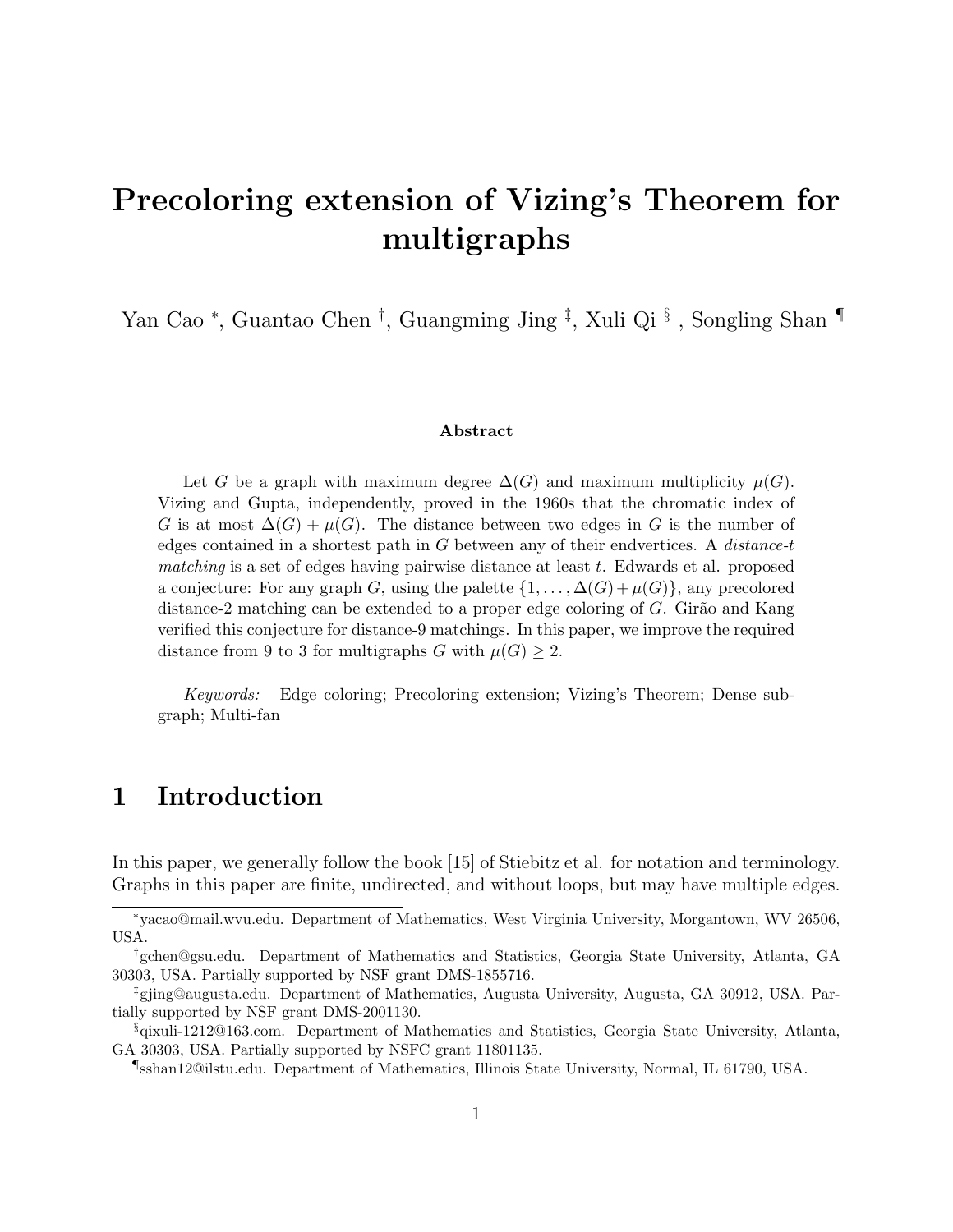Let  $G = (V(G), E(G))$  be a graph, where  $V(G)$  and  $E(G)$  are respectively the vertex set and the edge set of the graph G. Let  $\Delta(G)$  and  $\mu(G)$  be respectively maximum degree and maximum multiplicity of graph G. Let  $[k] := \{1, \ldots, k\}$  be a palette of k available colors. A k-edge-coloring of G is a map  $\varphi$  that assigns to every edge e of G a color from the palette [k] such that no two adjacent edges receive the same color (the edge coloring is also called proper). Denote by  $\mathcal{C}^k(G)$  the set of all k-edge-colorings of G. The chromatic index  $\chi'(G)$  is the least integer k such that  $\mathcal{C}^k(G) \neq \emptyset$ .

In the 1960s, Vizing [17] and, independently, Gupta [13] proved that  $\Delta(G) \leq \chi'(G) \leq$  $\Delta(G) + \mu(G)$  which is always called Vizing's Theorem. Using the palette  $[\Delta(G) + \mu(G)],$ when can we extend a precolored edge set  $F \subseteq E(G)$  to a proper edge coloring of G? To address this natural generalization of Vizing's Theorem, we consider edge set F such that its edges are far apart from each other. The distance between two edges in G is the number of edges contained in a shortest path in  $G$  between any of their endvertices. A distance-t matching is a set of edges having pairwise distance at least  $t$ . Following this definition, a matching is a distance-1 matching and an induced matching is a distance-2 matching.

Albertson and Moore [2] conjectured that if G is a simple graph, using the palette  $[\Delta(G) +$ 1], any precolored distance-3 matching can be extended to a proper edge coloring of G. Edwards et al. [8] proposed a stronger conjecture: For any graph G, using the palette  $[\Delta(G) +$  $\mu(G)$ , any precolored distance-2 matching can be extended to a proper edge coloring of G. Girão and Kang [9] verified this conjecture for distance-9 matchings. In this paper, we improve the required distance from 9 to 3 for multigraphs with maximum multiplicity at least 2 as below.

**Theorem 1.1.** Let G be a multigraph with maximum degree  $\Delta(G)$  and maximum multiplicity  $\mu(G)$ , and let M be a subset of  $E(G)$  such that the minimum distance between two edges of M is at least 3. If  $\mu(G) \geq 2$  and M is arbitrarily precolored from the palette  $\mathcal{K} = [\Delta(G) + \mu(G)],$ then there is a proper edge coloring of G using colors from K that agrees with the precoloring on M.

The *density* of a graph G, denoted by  $\omega(G)$ , is defined as

$$
\omega(G) = \max\left\{ \frac{2|E(H)|}{|V(H)| - 1} : H \subseteq G, |V(H)| \ge 3 \text{ and } |V(H)| \text{ is odd} \right\}
$$

if  $|V(G)| \geq 3$  and  $\omega(G) = 0$  otherwise. By counting the number of edges in color classes, we have  $\chi'(G) \geq [\omega(G)]$ . So, besides the maximum degree, the density provides another lower bound for the chromatic index of a graph. In the 1970s, Goldberg [10] and Seymour [14] independently conjectured that actuarally  $\chi'(G) = [\omega(G)]$  provided  $\chi'(G) \geq \Delta(G) + 2$ . The conjecture was commonly referred to as one of most challenging problems in graph chromatic theory [15], and it was confirmed recently by Chen et al. [7].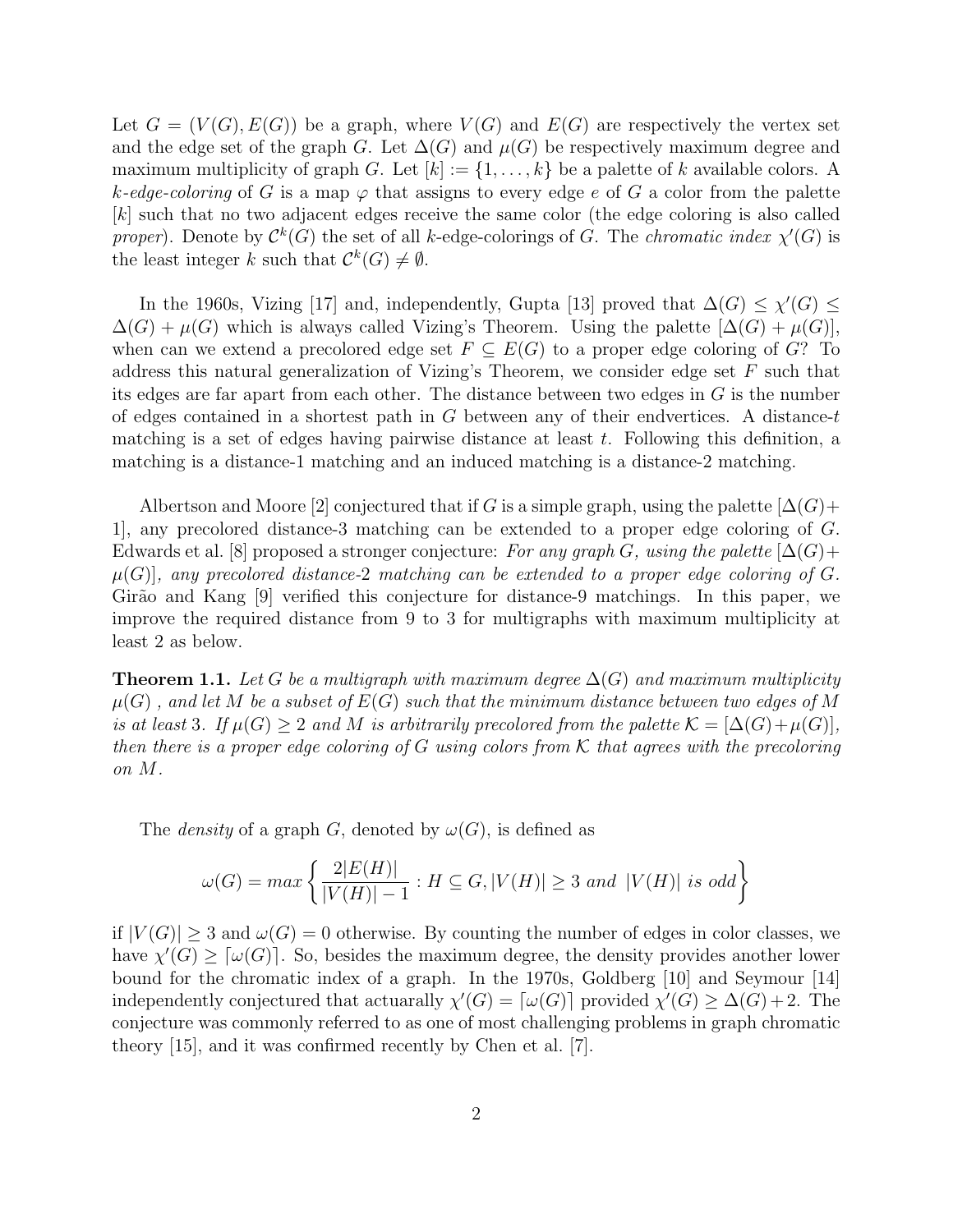Our proof of Theorem 1.1 is based on the assumption of the above Goldberg-Seymour Conjecture. We will present the proof of Theorem 1.1 in Section 4, before which we need some new structural properties of dense subgraphs and multi-fans, and some generalizations of Vizing's Theorem introduced in Sections 2 and 3.

#### 2 Dense subgraphs

Throughout the rest of this paper, we reserve the notation  $\Delta$  and  $\mu$  for maximum degree and maximum multiplicity of the graph G, respectively. For a vertex set  $N \subseteq V(G)$ , let  $G-N$  be the graph obtained from G by deleting all the vertices in N and edges incident with them. For an edge set  $F \subseteq E(G)$ , let  $G - F$  be the graph obtained from G by deleting all the edges in F but keeping their endvertices. If  $F = \{e\}$ , we simply write  $G - e$ . Similarly, we let  $G + e$  be the graph obtained from G by adding the edge e to  $E(G)$ . For disjoint  $X, Y \subseteq V(G)$ ,  $E_G(X, Y)$  is the set of edges of G with one endvertex in X and the other in Y. If  $X = \{x\}$  and  $Y = \{y\}$ , we simply write  $E_G(x, y)$ . For two disjoint subgraphs  $H_1$  and  $H_2$  of G, we simply write  $E(H_1, H_2)$  for  $E_G(V(H_1), V(H_2))$ . For  $X \subseteq V(G)$ , the edge set  $\partial_G(X) = E_G(X, V(G) \backslash X)$  is called the *boundary* of X in G. For a subgraph H of G, we simply write  $\partial(H)$  for  $\partial_G(V(H))$ .

For  $u \in V(G)$ , let  $d_G(u)$  denote the *degree* of u in G. A k-vertex in G is a vertex with degree exactly k in G. A k-neighbor of a vertex v in G is a neighbor of v that is a k-vertex in G. A  $\alpha$ -edge is an edge colored with the color  $\alpha$ . For  $e \in E(G)$ ,  $V(e)$  is the set of endvertices of e. The *diameter* of a graph G, denoted by  $diam(G)$ , is the greatest distance between any pair of vertices in  $V(G)$ .

An edge e of a graph G is called a k-critical edge if  $k = \chi'(G - e) < \chi'(G) = k + 1$ . A graph G is called k-critical if  $\chi'(H) < \chi'(G) = k + 1$  for each proper subgraph H of G. It is easy to see that a connected graph  $G$  is critical if and only if every edge of  $G$  is critical.

For a graph G, a vertex  $v \in V(G)$  and an edge coloring  $\varphi \in C^k(G)$  with some positive integer k, define the two color sets  $\varphi(v) = {\varphi(f) : f \in E(G)}$  and f is incident with v and  $\overline{\varphi}(v) = [k] \setminus \varphi(v)$ . We call  $\varphi(v)$  the set of colors present at v and  $\overline{\varphi}(v)$  the set of colors missing at v. For a vertex set  $X \subseteq V(G)$ , define  $\overline{\varphi}(X) = \bigcup_{v \in X} \overline{\varphi}(v)$ . A vertex set  $X \subseteq V(G)$  is called  $\varphi$ -elementary if  $\overline{\varphi}(u) \cap \overline{\varphi}(v) = \emptyset$  for every two distinct vertices  $u, v \in X$ . The set X is called  $\varphi$ -closed if each color on boundary edges is present at each vertex of X. Moreover, the set X is called *strongly*  $\varphi$ -closed if X is  $\varphi$ -closed and colors on boundary edges are distinct, i.e.,  $\varphi(f) \neq \varphi(f')$  for every two distinct colored edges  $f, f' \in \partial_G(X)$ . For a subgraph H of G, let  $\varphi_H$  be the edge coloring of G restricted on H. We say a subgraph H of G is  $\varphi$ elementary,  $\varphi$ -closed and strongly  $\varphi$ -closed, if  $V(H)$  is  $\varphi$ -elementary,  $\varphi$ -closed and strongly  $\varphi$ -closed, respectively. Clearly, if  $V(H)$  is  $\varphi_H$ -elementary then  $V(H)$  is  $\varphi$ -elementary, and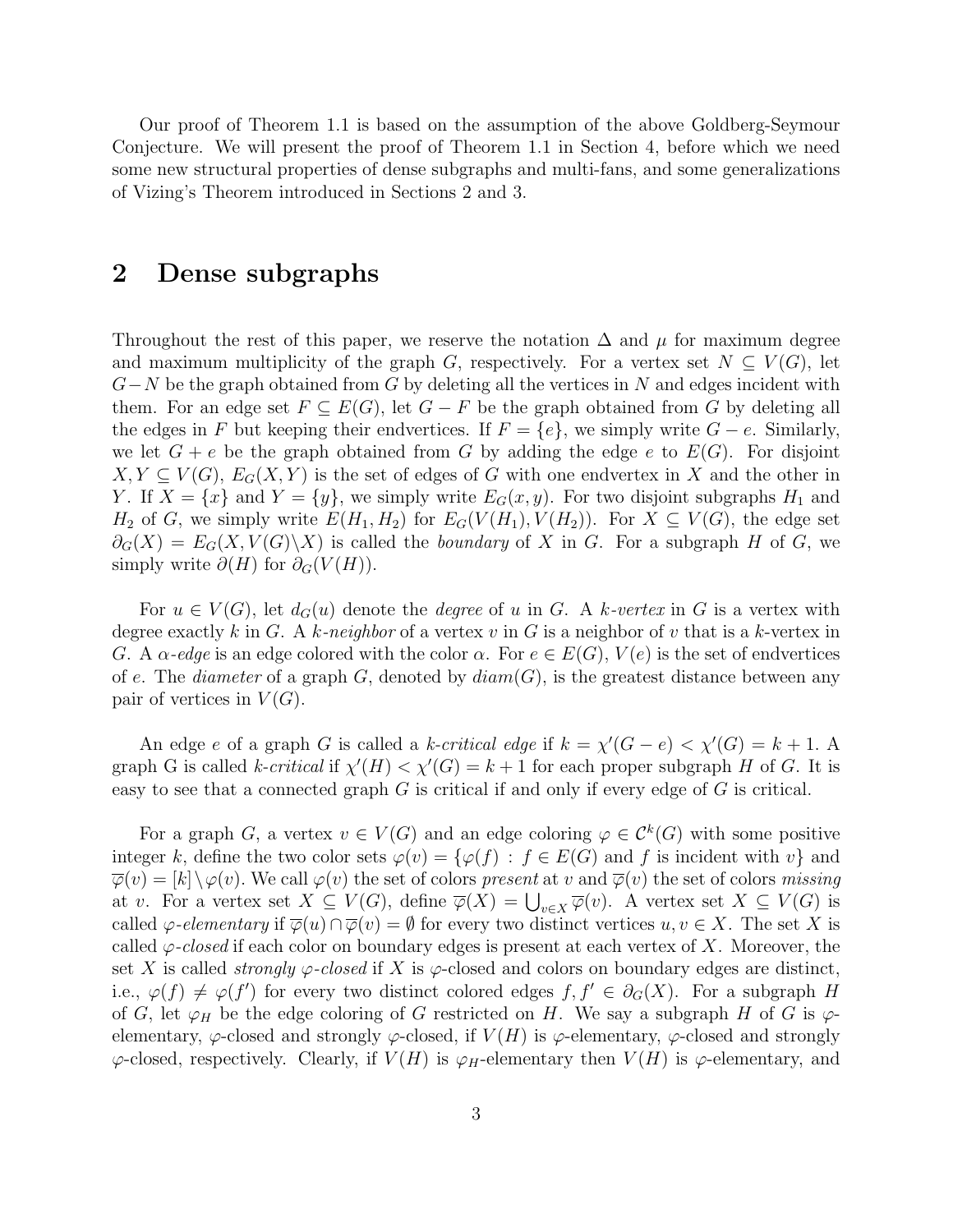the converse is not true.

A subgraph H of G is k-dense if  $|V(H)|$  is odd and  $|E(H)| = (|V(H)|-1)k/2$ . Moreover, H is a maximal k-dense subgraph if there does not exist a k-dense subgraph  $H'$  containing H as a proper subgraph. By counting edges, we see that if H is a k-dense subgraph then  $\chi'(H) \geq k$ . Moreover, if  $\chi'(G) = k$ , then  $\chi'(H) = k$  and for every  $\varphi \in C^k(G)$ , every k-dense subgraph H of G is both  $\varphi_H$ -elementary and strongly  $\varphi$ -closed.

We start with the following consequent of the Goldberg-Seymour Conjecture.

**Lemma 2.1.** Let G be a multigraph and  $e \in E(G)$ . If e is k-critical and  $k \geq \Delta(G)+1$ , then  $G - e$  has a k-dense subgraph H containing  $V(e)$ , and e is also a k-critical edge of  $H + e$ .

**Proof.** Clearly,  $\chi'(G) = k + 1$  and  $\chi'(G - e) = k$ . By the assumption of the Goldberg-Seymour Conjecture,  $\chi'(G) = [\omega(G)] = k + 1$ . So, there exists a subgraph  $H^*$  of odd order such that  $|E(H^*)| > (|V(H^*)|-1)k/2$ . On the other hand, we have  $\frac{2|E(H^*-e)|}{|V(H^*-e)|-1} \le$  $\lceil \omega(H^*-e) \rceil \leq \chi'(H^*-e) \leq \chi'(G-e) = k$ , which in turn gives  $|E(H^*-e)| \leq (|V(H^*)|-1)k/2$ . Thus  $|E(H^* - e)| = (|V(H^*)| - 1)k/2$ . Then  $k \leq \lceil \omega(H^* - e) \rceil \leq \chi'(H^* - e) \leq \chi'(G - e) = k$ and  $k+1 \leq \lceil \omega(H^*) \rceil \leq \chi'(H^*) \leq \chi'(G) = k+1$ , which implies that  $k = \chi'(H^* - e)$  $\chi'(H^*) = k+1$ . Thus  $H = H^* - e$  is a k-dense subgraph containing  $V(e)$ , and e is also a k-critical edge of  $H + e$ .  $\Box$ 

**Lemma 2.2.** Given a graph G, if  $\chi'(G) \geq \Delta(G) + 1$ , then maximal  $\chi'(G)$ -dense subgraphs are pairwise vertex-disjoint.

**Proof.** Let  $k = \chi'(G)$  and suppose on the contrary that there are two maximal k-dense subgraphs  $H_1$  and  $H_2$  with nonempty intersection. Let  $H = H_1 \cap H_2$  and  $H^* = H_1 \cup H_2$ . For each  $i = 1, 2$ , since  $|E(H_i)| = (|V(H_i)| - 1)k/2$ , adding any edge to  $H_i$  will result a graph with chromatic index greater than k, and so  $H_i = G[V(H_i)]$  is an induced subgraph of G. Since both  $H_1$  and  $H_2$  are maximal and distinct, we have  $V(H_1) \setminus V(H_2) \neq \emptyset$  and  $V(H_2) \setminus V(H_1) \neq \emptyset$ , which in turn gives  $H_1 \subsetneq H^*$  and  $H_2 \subsetneq H^*$ . We consider two cases according to the parity of  $|V(H)|$ .

**Case 1:**  $|V(H)|$  is odd.

Since 
$$
E(H^*) = E(H_1) \cup E(H_2)
$$
 and  $E(H) = E(H_1) \cap E(H_2)$ , we have  
\n
$$
|E(H^*)| = |E(H_1)| + |E(H_2)| - |E(H)| = k(|V(H_1)| + |V(H_2)| - 2)/2 - |E(H)|.
$$
 (1)

On the other hand, since both  $H_1$  and  $H_2$  are maximal k-dense,  $H^*$  is not k-dense. Consequently, we have

$$
|E(H^*)| < k(|V(H^*)|-1)/2 = k(|V(H_1)| + |V(H_2)| - |V(H)| - 1)/2. \tag{2}
$$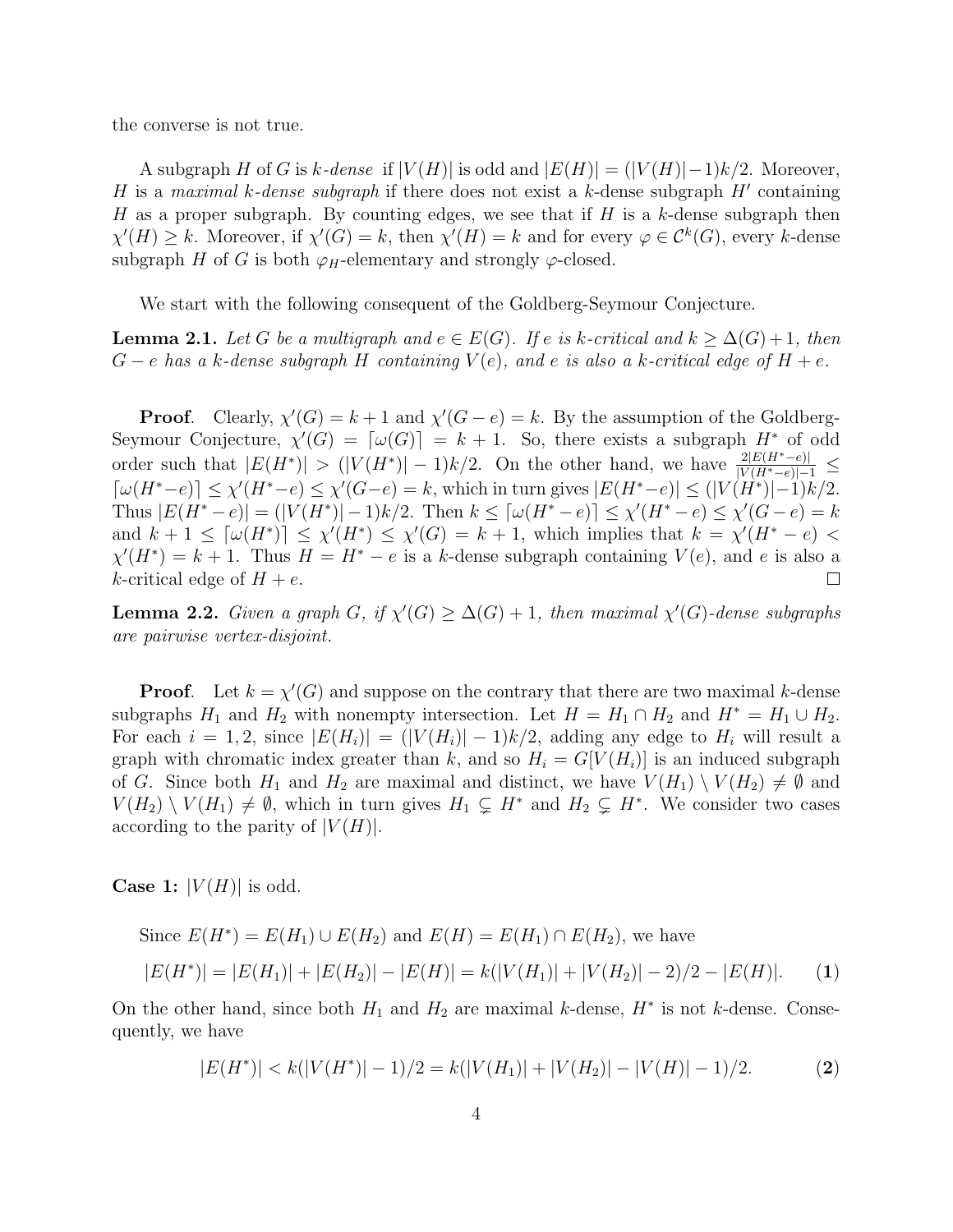The combination of (1) and (2) gives  $|E(H)| > k(|V(H)| - 1)/2$ . Consequently, we have  $\chi'(G) \geq \chi'(H) > k$ , giving a contradiction.

**Case 2:**  $|V(H)|$  is even.

Let  $H_1^* = H_1 - V(H)$  and  $H_2^* = H_2 - V(H)$ . Clearly, both  $H_1^*$  and  $H_2^*$  have odd number of vertices. Since both  $H_1^*$  and  $H_2^*$  have k-edge-colorings, the following two inequalities hold.

$$
|E(H_1^*)| \le k(|V(H_1)| - |V(H)| - 1)/2,|E(H_1^*)| \le k(|V(H_2)| - |V(H)| - 1)/2.
$$
\n(3)

Since both  $H_1$  and  $H_2$  are k-dense, we have the following inequalities.

$$
k(|V(H_1)| - 1)/2 = |E(H_1)| = |E(H)| + |E(H_1^*)| + |E(H_1^*, H)|,
$$
  
\n
$$
k(|V(H_2)| - 1)/2 = |E(H_2)| = |E(H)| + |E(H_2^*)| + |E(H_2^*, H)|.
$$
\n(4)

The combination of  $(3)$  and  $(4)$  gives

$$
|E(H_1^*, H)| + |E(H)| \ge k \cdot |V(H)|/2,
$$
  

$$
|E(H_2^*, H)| + |E(H)| \ge k \cdot |V(H)|/2.
$$

Therefore,  $\Delta(G) \cdot |V(H)| \ge \sum_{x \in V(H)} d_G(x) \ge |E(H_1^*, H)| + |E(H_2^*, H)| + 2|E(H)| \ge$  $k|V(H)|$ , contradicting the assumption  $\Delta(G) < k$ .

**Lemma 2.3.** Let G be a multigraph with  $\chi'(G) = k + 1 \geq \Delta(G) + 2$  and e be a k-critical edge of G. We have the following statements.

(a)  $G - e$  has a unique maximal k-dense subgraph H containing  $V(e)$ , and e is also a k-critical edge of  $H + e$ ;

(b) With respect to any coloring  $\varphi \in C^k(G-e)$ , H is  $\varphi_H$ -elementary and strongly  $\varphi$ -closed;

(c) If  $\chi'(G) = \Delta(G) + \mu(G)$ , then  $\Delta(H+e) = \Delta(G)$ ,  $\mu(H+e) = \mu(G)$  and diam(H+e)  $\leq$  $diam(H) \leq 2$ .

**Proof.** By Lemma 2.1,  $G - e$  contains a k-dense subgraph H containing  $V(e)$  and e is also a k-critical edge of  $H + e$ . We may assume that H is a maximal k-dense subgraph, and the uniqueness of H is a direct consequence of Lemma 2.2. This proves  $(a)$ .

Since H is k-dense, by the definition,  $|E(H)| = \frac{|V(H)|-1}{2}$  $\frac{H}{2}$ k. Also since H has an odd order, the size of a maximum matching in H has size at most  $(|V(H)|-1)/2$ . Therefore, under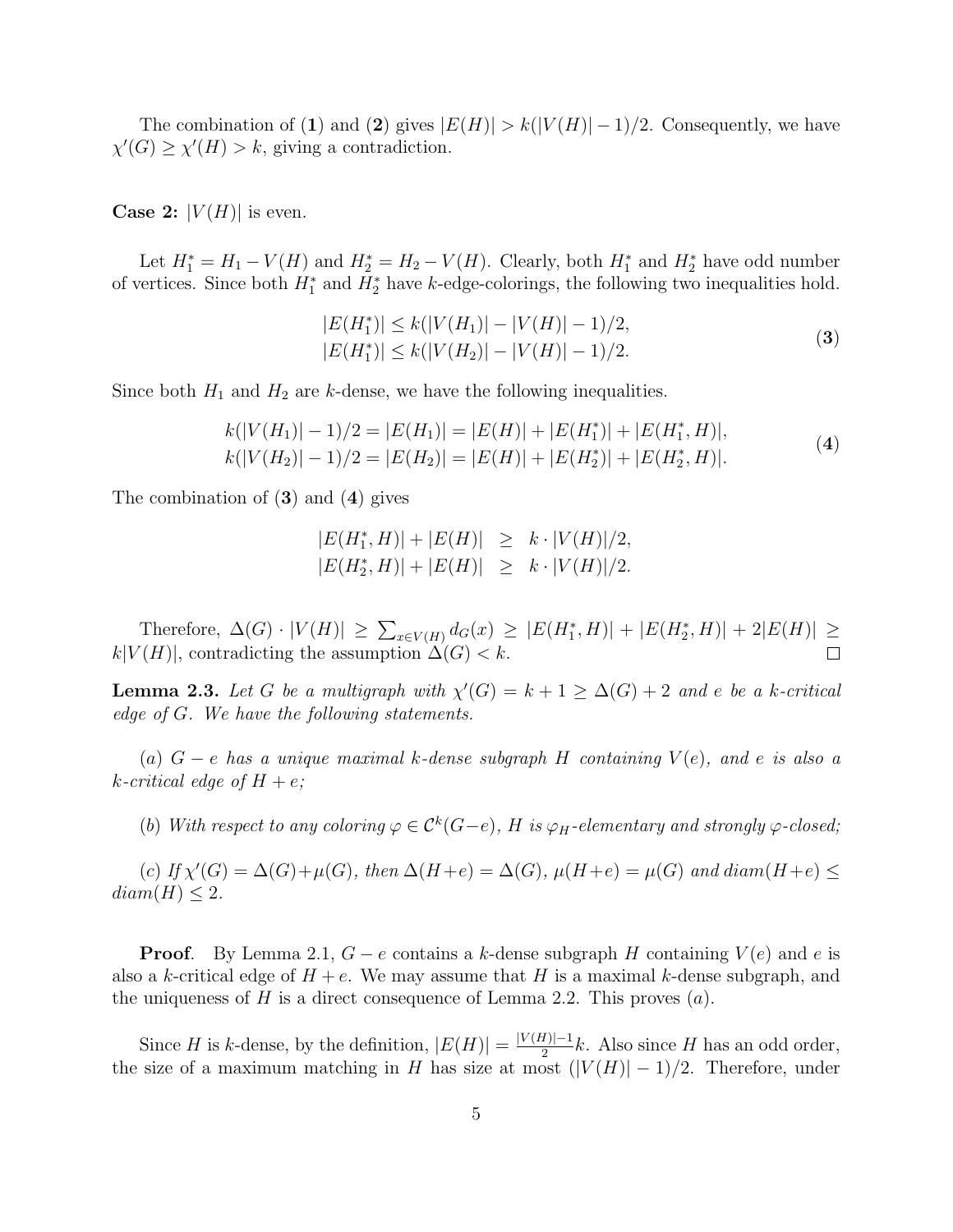any k-edge-coloring  $\varphi$ , each color class in H is a matching of size exactly  $(|V(H)| - 1)/2$ . Thus every color in [k] is missing at exactly one vertex of H or it appears exactly once in  $\partial(H)$ . Consequently,  $V(H)$  is  $\varphi_H$ -elementary and strongly  $\varphi$ -closed. This proves (b).

For (c), by (a) and Vizing's Theorem,  $\Delta(G) + \mu(G) = \chi'(G) = \chi'(H + e) \leq \Delta(H + e) +$  $\mu(H+e) \leq \Delta(G) + \mu(G)$  implying that  $\Delta(H+e) = \Delta(G) = \Delta$  and  $\mu(H+e) = \mu(G) = \mu$ . For any coloring  $\varphi \in C^k(G-e)$ , H is  $\varphi_H$ -elementary by (b). For any  $x \in V(H)$ , all the colors missing at other vertices present at x. Note that  $k = \Delta + \mu - 1$ . For each vertex  $v \in V(H)$ , we have that  $|\overline{\varphi}_H(v)| = k - d_H(v) \geq k - \Delta = \mu - 1$  if  $v \notin V(e)$ , and  $|\overline{\varphi}_H(v)| = k - d_H(v) + 1 \geq k - \Delta + 1 \geq (\mu - 1) + 1$  if  $v \in V(e)$ . Denote  $|V(H)|$  by n. Thus,  $d_H(x) \geq |\bigcup_{y \in V(H), y \neq x} \overline{\varphi}_H(y)| \geq (k - \Delta)(n - 1) + 1 = (\mu - 1)(n - 1) + 1.$ 

Since  $\mu(H) \leq \mu(G) = \mu$ , we get  $|N_H(x)| \geq \frac{d_H(x)}{\mu} \geq \frac{(\mu-1)(n-1)+1}{\mu}$  $\frac{n-1+1}{\mu}$ , where  $N_H(x)$  is the neighbor set of x in H. Since  $\mu \geq 2$ , we have  $\frac{(\mu-1)(n-1)+1}{\mu} \geq \frac{n}{2}$  $\frac{n}{2}$ . Hence, every vertex in H is adjacent to at least half vertices in  $H$ . Consequently, every two vertices of  $H$  share a common neighbor, which in turn gives  $diam(H) \leq 2$ . This proves (c).  $\Box$ 

For a subgraph H of a graph G, let  $G/H$  be the graph obtained from G by contracting  $V(H)$  to a single vertex. The following technical lemma will be used several times in our proof.

**Lemma 2.4.** Let G be a graph with  $\chi'(G) = k \geq \Delta(G)$ , H be a k-dense subgraph, and  $\psi$  and  $\varphi$  be k-edge-colorings of H and  $G/H$  with the same palette  $[k]$ , respectively. By permuting color classes of  $\psi$  on  $E(H)$ , we can obtain a k-edge-coloring  $\pi$  of G such that  $\pi(f) = \varphi(f)$ for every edge in  $G/H$ . If  $\chi'(G) = k \geq \Delta(G) + 1$ , for any fixed color  $\alpha \in [k]$ , then by permuting other color classes of  $\psi$  on  $E(H)$  we can obtain a coloring  $\pi$  of G agreeing with  $\varphi$  such that all color classes are matchings except the edges with color  $\alpha$ .

**Proof.** We treat  $\varphi$  as a k-edge-coloring of  $G-E(H)$ . Then, edges in  $\partial(H)$  have different colors. Since H is k-dense and  $\chi'(G) = k$ , H is  $\psi$ -elementary. For each  $v \in V(H)$ , we have  $|\psi(v)| = k - d_H(v) \geq \Delta(G) - d_H(v) \geq d_{G-E(H)}(v) = |\varphi(v)|$ . So, by permuting color classes of  $\psi$ , we may assume that  $\varphi(v) \subseteq \overline{\psi}(v)$  for each  $v \in V(H)$ . The combination of the modified coloring of  $\psi$  and  $\varphi$  gives  $\pi$ .

For the second part, under the condition  $k \geq \Delta(G) + 1$ , we have  $|\overline{\psi}(v)| = k - d_H(v) \geq$  $\Delta(G) + 1 - d_H(v) \geq d_{G-E(H)}(v) + 1 = |\varphi(v)| + 1$ . So  $|\overline{\psi}(v) \setminus {\alpha}| \geq |\varphi(v) \setminus {\alpha}|$ . Notice that when  $\alpha \in \overline{\psi}(v) \cap \overline{\varphi}(v)$ , we need  $|\overline{\psi}(v)| - 1 \geq |\varphi(v)|$  to ensure the inequality above, where the assumption  $k \geq \Delta(G) + 1$  is applied. By permuting color classes of H except  $\alpha$ , we may assume that  $\varphi(v)\setminus\{\alpha\}\subseteq\psi(v)$  for each  $v\in V(H)$ . Again, the combination of the modified coloring of  $\psi$  and  $\varphi$  gives the desired coloring.  $\Box$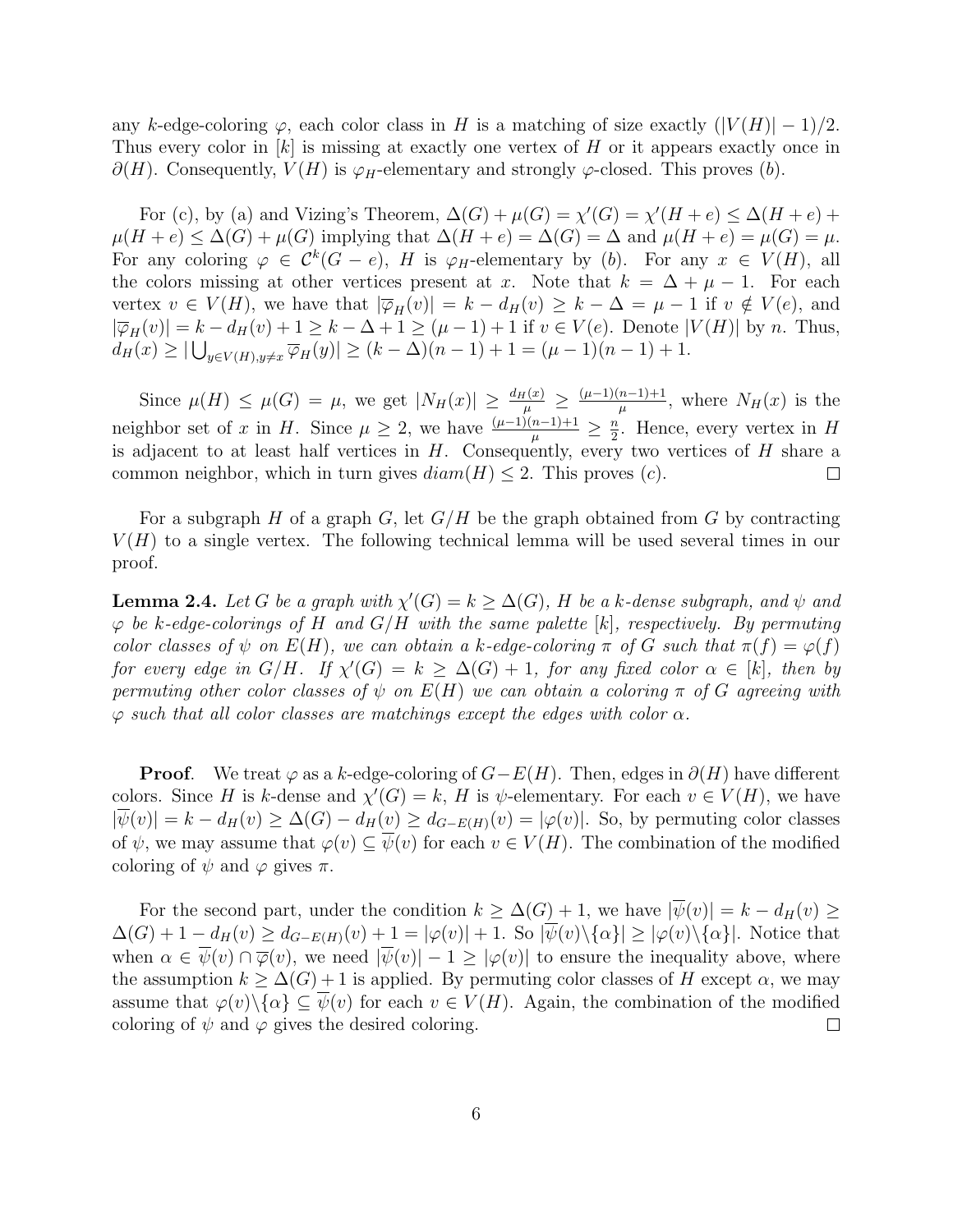### 3 Refinements of multi-fans and some consequences

We first recall Kempe-chains and related terminology. Let  $\varphi$  be a k-edge-coloring of G using the palette [k]. Given two distinct colors  $\alpha$ ,  $\beta$ , an  $(\alpha, \beta)$ -chain is a component of the subgraph induced by edges assigned color  $\alpha$  or  $\beta$  in G, which is either an even cycle or a path. We call the operation that swaps the colors  $\alpha$  and  $\beta$  on an  $(\alpha, \beta)$ -chain the Kempe change. Clearly, the resulting coloring after a Kempe change is still a proper k-edge-coloring. Furthermore, we say that a chain has *endvertices* u and v if the chain is a path joining vertices u and v. For a vertex  $v \in G$ , we denote by  $P_v(\alpha, \beta)$  the unique  $(\alpha, \beta)$ -chain containing the vertex v. For two vertices  $u, v \in V(G)$ , the two chains  $P_u(\alpha, \beta)$  and  $P_v(\alpha, \beta)$  are either identical or disjoint. More generally, let  $P_{[a,b]}(\alpha,\beta)$  be a subchain of a  $(\alpha,\beta)$ -chain with endvertices a and b. The operation of swapping colors  $\alpha$  and  $\beta$  on the subchain P is still called a Kempe change, but the resulting coloring may no longer be a proper edge coloring.

Let G be a graph with an edge  $e \in E_G(x, y)$ , and  $\varphi$  be a proper edge coloring of G or  $G - e$ . A sequence  $F = (x, e_0, y_0, e_1, y_1, \ldots, e_p, y_p)$  consisting of vertices and distinct edges is called a (general) multi-fan at x with respect to e and  $\varphi$  if  $e_0 = e$ ,  $y_0 = y$ , and for  $0 \le i \le p$ , the edge  $e_i \in E_G(x, y_i)$  and  $\varphi(e_i) \in \overline{\varphi}(y_i)$  for some  $0 \leq j \leq i-1$ . Notice that the definition of multi-fan in this paper is slightly general than the one in [15] since the edge e may be colored in G. We say a multi-fan F is maximal if there is no multi-fan containing F as a proper subsequence. Similarly, we say a multi-fan F is maximal without any  $\alpha$ -edge if F does not contain any  $\alpha$ -edge and there is no multi-fan without any  $\alpha$ -edge containing F as a proper subsequence. Let  $\mu_G(x, y) = |E_G(x, y)|$  for  $x, y \in V(G)$ . Note that a multi-fan may have repeated vertices, so by  $\mu_F(x, y_i)$  for some  $y_i \in V(F)$  we mean the number of edges joining  $x$  and  $y_i$  in  $F$ .

A linear sequence at x from  $y_0$  to  $y_s$  in G, denoted by  $S = (x, e_0, y_0, e_1, y_1, \ldots, e_s, y_s)$ , is a sequence consisting of distinct vertices and distinct edges such that  $e_i \in E_G(x, y_i)$  for  $0 \leq i \leq s$  and  $\varphi(e_i) \in \overline{\varphi}(y_{i-1})$  for  $i \in [s]$ . Clearly for any  $y_i \in V(F)$ , the multi-fan F contains a linear sequence at x from  $y_0$  to  $y_i$ . The following local edge recoloring operation will be used in our proof. A *shifting* from  $y_i$  to  $y_j$  in the linear sequence  $S = (x, e_0, y_0, e_1, y_1, \ldots, e_s, y_s)$  is an operation that replaces the current color of  $e_t$  by the color of  $e_{t+1}$  for each  $i \le t \le j-1$ with  $0 \leq i \leq j \leq s$ . Note that the shifting does not change the color of  $e_j$  where  $e_j$  joins x and  $y_j$ , so it will not be a proper coloring. In our proof we will uncolor or recolor the edge  $e_j$  to avoid this problem.

**Lemma 3.1.** [3, 11, 15] Let G be a graph,  $e \in E_G(x, y)$  be a k-critical edge and  $\varphi \in C^k(G-e)$ with  $k \geq \Delta(G)$ . And let  $F = (x, e, y_0, e_1, y_1, \ldots, e_p, y_p)$  be a multi-fan at x with respect to e and  $\varphi$ , where  $y_0 = y$ . Then the following statements hold.

(a)  $V(F)$  is  $\varphi$ -elementary, and each edge in  $E(F)$  is a k-critical edge of G.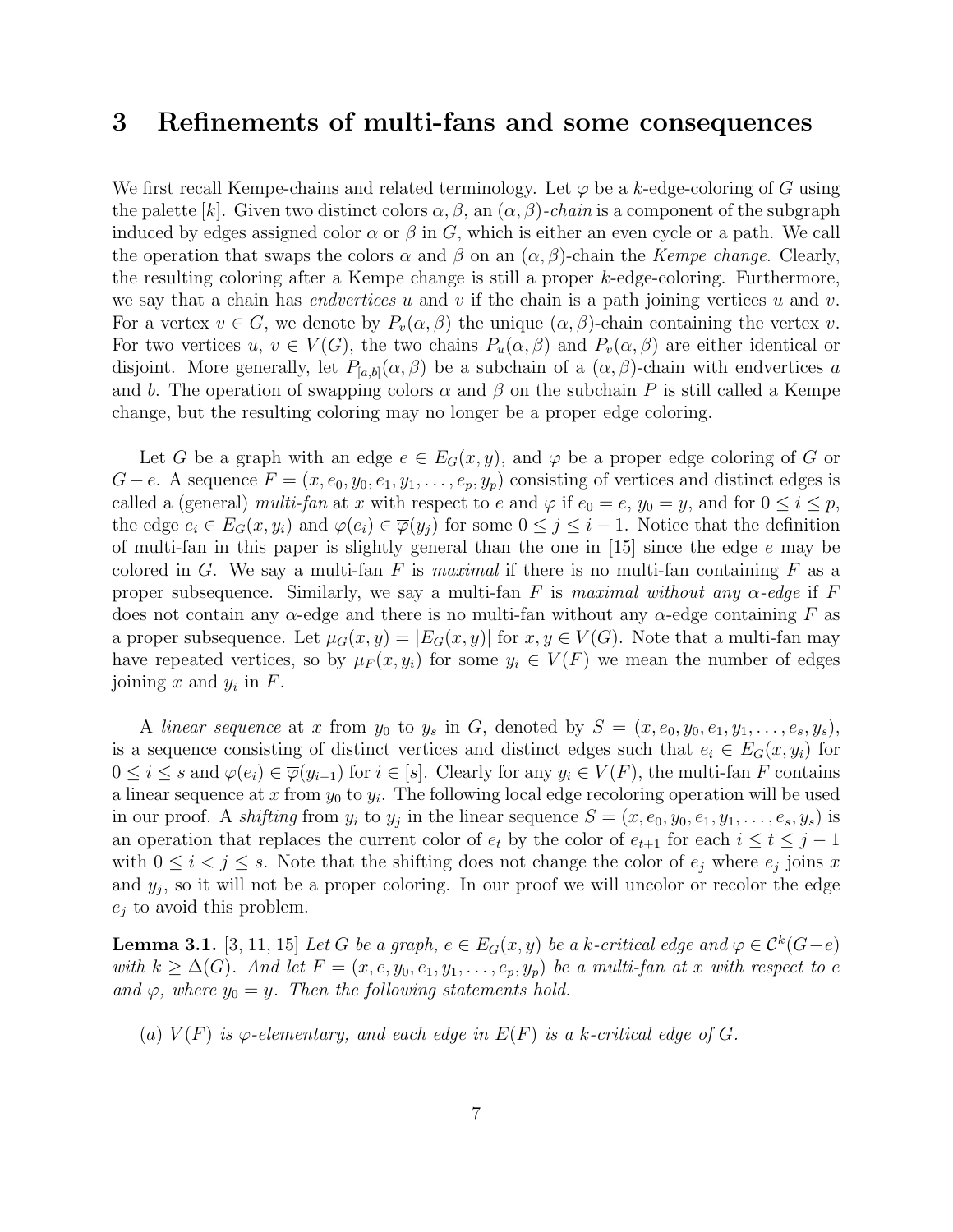(b) If  $\alpha \in \overline{\varphi}(x)$  and  $\beta \in \overline{\varphi}(y_i)$  for  $0 \leq i \leq p$ , then  $P_x(\alpha, \beta) = P_{y_i}(\alpha, \beta)$ .

(c) If F is a maximal multi-fan at x with respect to e and  $\varphi$ , then x is adjacent to at least  $\chi'(G) - d_G(y) - \mu_G(x, y) + 1$  vertices z in  $V(F) \setminus \{x, y\}$  such that  $d_G(z) + \mu_G(x, z) = \chi'(G)$ .

**Lemma 3.2.** Let G be a multigraph with maximum degree  $\Delta$  and maximum multiplicity  $\mu \geq 2$ . Let  $e \in E_G(x, y)$  be an edge of G and  $k = \Delta + \mu - 1$ .

Assume that  $\chi'(G) = k + 1$ , e is a k-critical edge and  $\varphi \in C^k(G - e)$ . Let  $F =$  $(x, e, y_0, e_1, y_1, \ldots, e_p, y_p)$  be a multi-fan at x with respect to e and  $\varphi$ , where  $y_0 = y$ . We have the following statements  $(a)$ ,  $(b)$  and  $(c)$ .

(a) If F is maximal, then x is adjacent to at least  $\Delta + \mu - d_G(y) - \mu_G(x, y) + 1$  vertices z in  $V(F)\backslash\{x,y\}$  such that  $d_G(z) = \Delta$  and  $\mu_G(x,z) = \mu$ ;

(b) If F is maximal,  $d_G(y) = \Delta$  and x has only one  $\Delta$ -neighbor z' in  $V(F)\setminus\{x, y\}$ , then  $\mu_F(x, z) = \mu_G(x, z) = \mu$  for all  $z \in V(F) \setminus \{x\}$  and  $d_G(z) = \Delta - 1$  for all  $z \in V(F) \setminus \{x, y, z'\}$ ;

(c) If F is maximal without any  $\alpha$ -edge for  $\alpha \notin \overline{\varphi}(y)$ , then F not containing any  $\Delta$ neighbor in  $V(F)\setminus\{x,y\}$  implies that  $d_G(y) = \Delta$ , and there exists a vertex  $z^* \in V(F)\setminus\{x,y\}$ with  $\alpha \in \overline{\varphi}(z^*)$  and  $d_G(z^*) = \Delta - 1$ .

Assume that  $\chi'(G) = k$ ,  $\varphi \in C^k(G)$  and  $V(G)$  is  $\varphi$ -elementary. We have the following statement (d).

(d) If a multi-fan F' is maximal at x with respect to e and  $\varphi$  in G, then x has no  $\Delta$ neighbor in  $V(F')\backslash\{x\}$  implies that  $d_G(z) = \Delta - 1$  for all  $z \in V(F')\backslash\{x\}$  and every edge in  $F'$ is colored by a missing color at some vertex in  $V(F')$ . Furthermore, if  $F'$  is maximal without any  $\alpha$ -edge and  $\varphi(e) \notin \overline{\varphi}(V(F'))$ , then F' not containing any  $\Delta$ -neighbor in  $V(F')\setminus\{x\}$ implies that there exists a vertex  $z^* \in V(F') \setminus \{x\}$  with  $\alpha \in \overline{\varphi}(z^*)$  and  $d_G(z^*) = \Delta - 1$ .

*Proof.* For statements (a), (b) and (c),  $V(F)$  is  $\varphi$ -elementary by Lemma 3.1 (a). Statement (a) holds easily by Lemma 3.1 (c). Assume that there are q distinct vertices in  $V(F)\setminus\{x\}$ .

For  $(b)$ , we have

$$
q\mu \geq \sum_{z \in V(F) \setminus \{x\}} \mu_G(x, z) \geq \sum_{z \in V(F) \setminus \{x\}} \mu_F(x, z) = 1 + \sum_{z \in V(F) \setminus \{x\}} |\overline{\varphi}(z)|
$$
  
 
$$
\geq 1 + (k - \Delta + 1) + (k - \Delta) + (q - 2)(k - \Delta + 1) = q(k - \Delta + 1) = q\mu,
$$

which implies that all equalities above hold, i.e.,  $\mu_F(x, z) = \mu_G(x, z) = \mu$  for each  $z \in$  $V(F)\setminus\{x\}$  and  $d_G(z) = \Delta - 1$  for each  $z \in V(F)\setminus\{x, y, z'\}.$  This proves (b).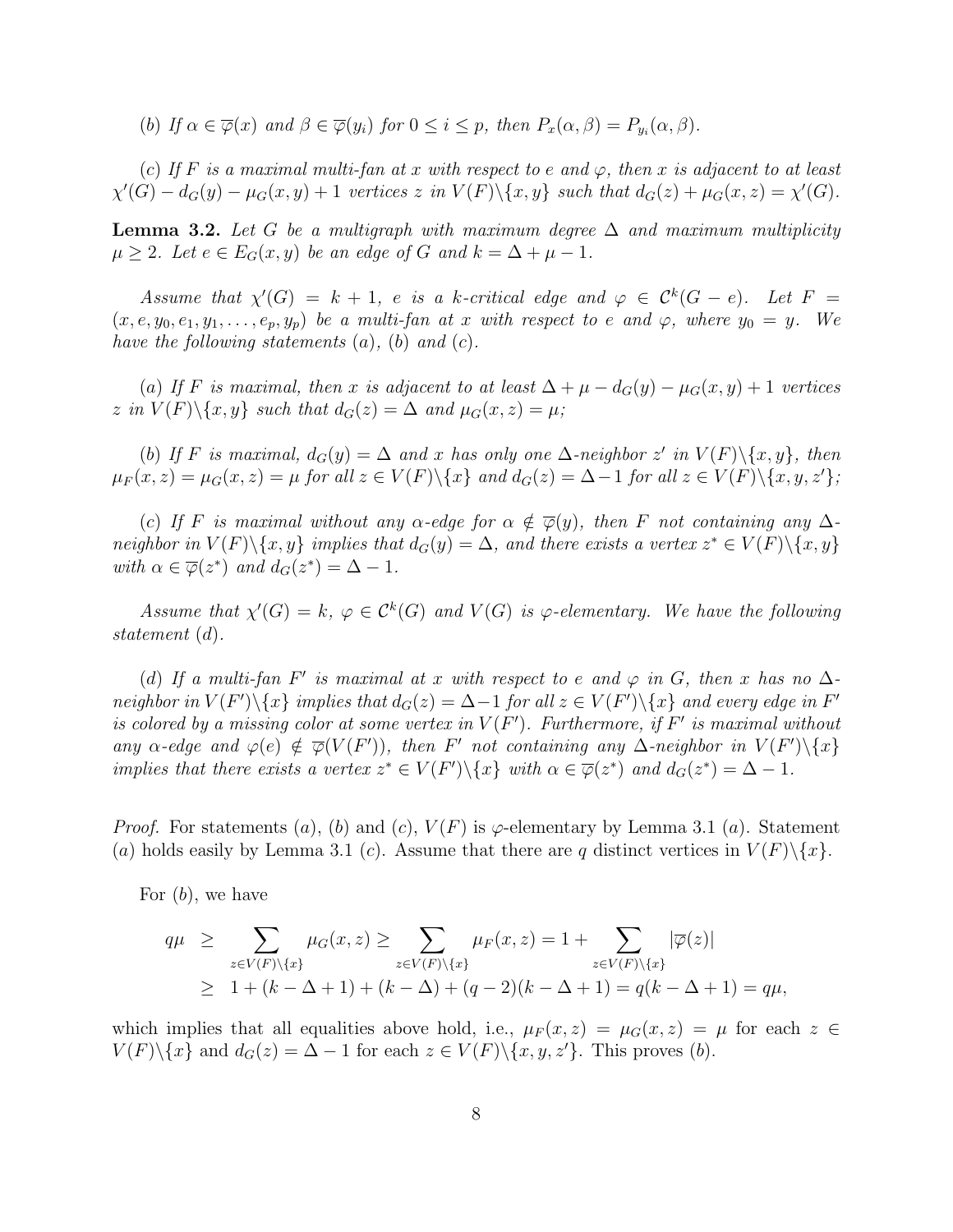Now for (c), we must have that there exists a vertex  $z^* \in V(F) \setminus \{x, y\}$  with  $\alpha \in \overline{\varphi}(z^*)$ , since otherwise by (a) x has at least one  $\Delta$ -neighbor in  $V(F)\setminus\{x, y\}$ , a contradiction. Since  $V(F)$  is  $\varphi$ -elementary, x must be incident with a  $\alpha$ -edge. Since now there is no  $\alpha$ -edge in F and  $\alpha \in \overline{\varphi}(z^*)$ , we have

$$
q\mu \geq \sum_{z \in V(F) \setminus \{x\}} \mu_G(x, z) \geq \sum_{z \in V(F) \setminus \{x\}} \mu_F(x, z) = 1 + (|\overline{\varphi}(z^*)| - 1) + \sum_{z \in V(F) \setminus \{x, z^*\}} |\overline{\varphi}(z)|
$$
  
 
$$
\geq k - \Delta + 1 + (q - 1)(k - \Delta + 1) = q(k - \Delta + 1) = q\mu,
$$

which implies that all equalities above hold, i.e.,  $d_G(y) = \Delta$ ,  $d_G(z) = \Delta - 1$  for each  $z \in V(F) \backslash \{x, y\}$ . This proves  $(c)$ .

Statement (d) follows from similar calculations as  $(b)$  and  $(c)$ .

 $\Box$ 

Let G be a graph with maximum degree  $\Delta$  and maximum multiplicity  $\mu$ . Berge and Fournier [6] strengthened the classical Vizing's Theorem by showing that if  $M^*$  is a maximal matching of G, then  $\chi'(G - M^*) \leq \Delta + \mu - 1$ . An edge  $e \in E_G(x, y)$  is fully saturated with respect to G if  $d_G(x) = d_G(y) = \Delta$  and  $\mu_G(x, y) = \mu$ . Note that for every graph G with  $\chi'(G) = \Delta + \mu$ , there exists a critical subgraph H of G with  $\chi'(H) = \Delta + \mu$  and  $\Delta(H) = \Delta$ . Moreover, every graph G with  $\chi'(G) = \Delta + \mu$  contains at least two fully saturated edges in G by Lemma 3.2 (*a*). Stiebitz et al. [page 41 (a), [15]] obtained the following generalization of Vizing's Theorem with an elegant short proof: Let G be a graph and let  $k \geq \Delta + \mu$  be an integer. Then there is a k-edge-coloring  $\varphi$  of G such that every edge e with  $\varphi(e) = k$  is fully saturated. We observe that their proof actually gives a slightly stronger result which also generalizes the Berge-Fournier theorem as below.

**Lemma 3.3.** Let G be a graph and M be a matching of G. If M' is a maximal matching of  $G-V(M)$  such that every edge in M' is fully saturated with respect to G, then  $\chi'(G - (M \cup$  $(M')$ )  $\leq \Delta(G) + \mu(G) - 1$ .

**Proof.** Let  $G' = G - (M \cup M')$ . Note that every vertex  $v \in V(M \cup M')$  has  $d_{G'}(v) \leq$  $\Delta - 1$ . By the maximality of  $M', G - V(M \cup M')$  contains no fully saturated edges. So, G' does not have a fully saturated edge of G. By Lemma 3.2 (a),  $\chi'(G') \leq \Delta + \mu - 1$ , since otherwise there exist at least two fully saturated edges with respect to  $G$  in one multi-fan centered at a  $\Delta$ -vertex, a contradiction.  $\Box$ 

Lemma 3.3 has the following consequence.

**Corollary 3.4.** Let G be a graph. If M is a maximal matching such that every edge in M is fully saturated with respect to G, then  $\chi'(G-M) \leq \Delta(G) + \mu(G) - 1$ .

Let M be a matching of a graph G such that  $\chi'(G-M) = \Delta(G) + \mu(G)$ . Let  $k = \Delta + \mu - 1$ . By Lemma 3.3, there is a matching M' of  $G-V(M)$  with fully saturated edges with respect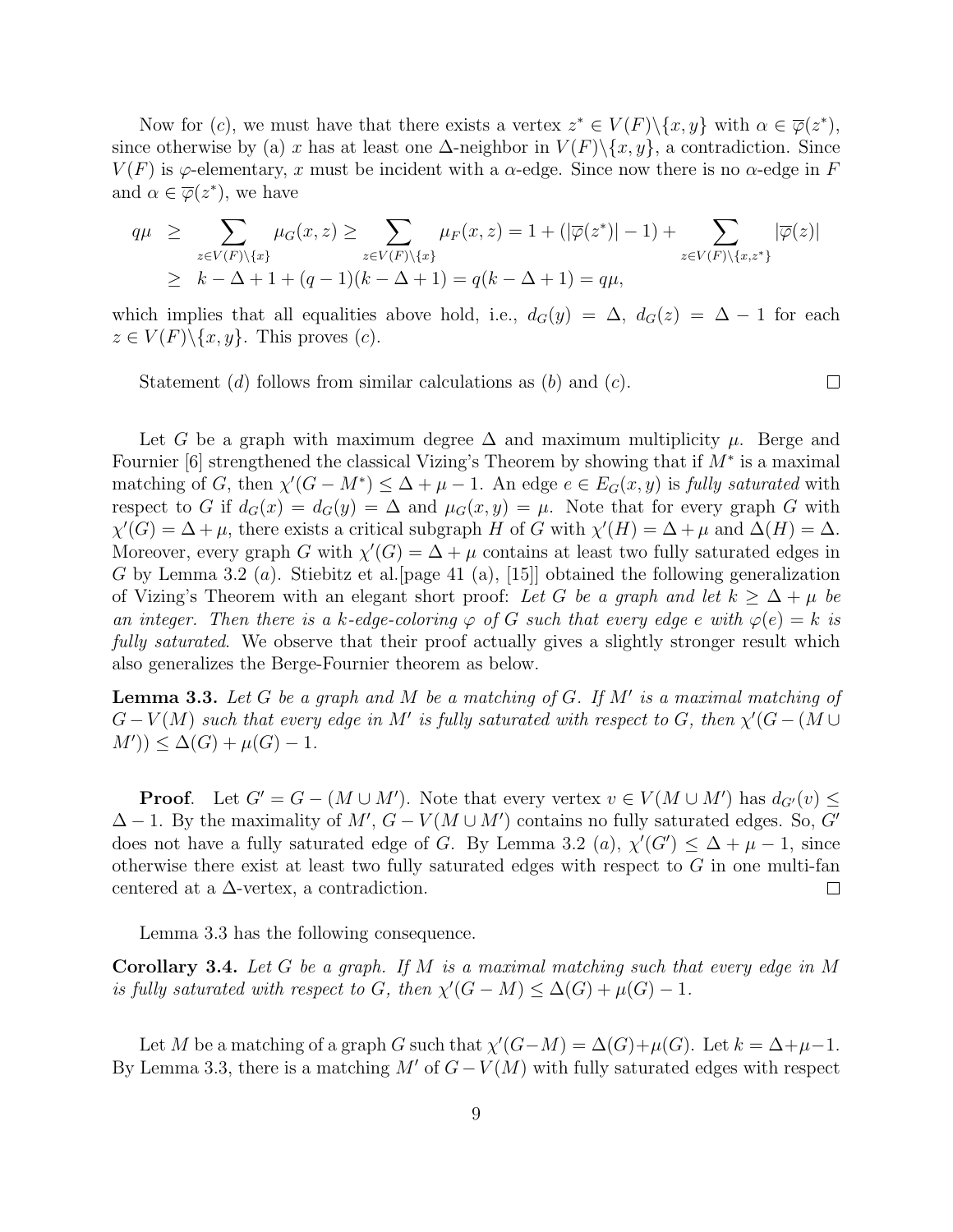to G such that  $\chi'(G - (M \cup M')) = k$ . Suppose that M' is minimal subject to the properties above. Then each edge  $e \in M'$  is a k-critical edge of  $G - (M \cup M' \setminus \{e\})$ . Moreover, if  $\mu \geq 2$ , then by Lemma 2.3 (a) there is a unique maximal k-dense subgraph  $H_e$  of  $G - (M \cup M')$ such that  $V(e) \subseteq V(H_e)$ . Clearly, every fully statured edge in  $H_e + e$  is a fully saturated edge of G, and the converse is not true. Following the above notation, we strengthen Lemma 3.3 for multigraphs with maximum multiplicity at least 2 as below.

**Lemma 3.5.** For a fixed matching M of a graph G, if  $\mu(G) \geq 2$  and  $\chi'(G - M) = \Delta(G) +$  $\mu(G)$ , then there is a matching  $M^*$  of  $G-V(M)$  such that  $\chi'(G-(M\cup M^*))=\Delta(G)+\mu(G)-1$ and every edge  $e \in M^*$  is fully saturated in  $H_e + e$ , where  $H_e$  is the maximal k-dense subgraph of  $G - (M \cup M^*)$  containing  $V(e)$ .

**Proof.** Let  $k = \Delta + \mu - 1$ , and M' be defined prior to Lemma 3.5 maximizing the number  $m'$  of edges  $e \in M'$  that is fully saturated in  $H_e + e$ . We claim  $m' = |M'|$ , which in turn gives Lemma 3.5. Suppose on the contrary there is an edge  $e \in M'$  that is not fully saturated in  $H_e + e$ . By Lemma 2.3 (a), e is a k-critical edge of  $H_e + e$ . Let  $\varphi \in C^k(G - (M \cup M'))$ .

Let  $V(e) = \{x, y\}$  and  $F_x$  be a maximum multi-fan at x with respect to e and  $\varphi_{H_e}$ , where  $\varphi_{H_e}$  is the coloring induced by  $\varphi$  on  $H_e$ . By Lemma 3.2 (*a*), x contains a  $\Delta$ -neighbor, say  $x_1$ , in  $V(F_x)\setminus\{x, y\}$ . By Lemma 3.1 (a), the edge  $e_{xx_1} \in E_G(x, x_1)$  in  $F_x$  is also a critical edge of  $H_e + e$ . By Lemma 3.2 (*a*) again, in a maximum multi-fan at  $x_1$  there exists a fully saturated edge  $e^*$  with respect to  $H_e + e$ . Let  $M^* = (M' \setminus \{e\}) \cup \{e^*\}$ . Since every vertex of  $V(M \cup M')$  has degree less than  $\Delta$  in  $G - (M \cup M')$ , it follows that  $M \cup M^*$  is a matching of G. Let  $H_{e^*} = H_e + e - e^*$ . Clearly,  $H_{e^*}$  is also k-dense. Applying Lemma 3.1 (a) again, we see that  $e^*$  is also a k-critical edge of  $H_e + e$ . Thus  $\chi'(H_{e^*}) = \omega(H_{e^*}) = k$ . By Lemma 2.4, we have  $\chi'(G - (M \cup M^*)) = k$ .

Since maximal k-dense subgraphs of  $G - (M \cup M')$  are vertex-disjoint, all other maximal k-dense subgraphs of  $G - (M \cup M')$  are also maximal k-dense subgraphs of  $G - (M \cup M^*)$ . For any fully saturated edge  $f \in M' \setminus \{e\}$ , since  $V(f) \cap V(e^*) = \emptyset$ , f is still fully saturated with respect to the corresponding maximal k-dense subgraph. We can use  $M^*$  instead of M', which contradicts the maximality of M'. Thus  $m' = |M'|$  as desired.  $\Box$ 

## 4 Proof of Theorem 1.1

We rewrite Theorem 1.1 as follows.

**Theorem 1.1.** Let G be a multigraph with  $\mu(G) \geq 2$ . Using palette  $[\Delta(G) + \mu(G)]$ , any precoloring of a distance-3 matching M in G can be extended to a proper edge coloring of  $G$ .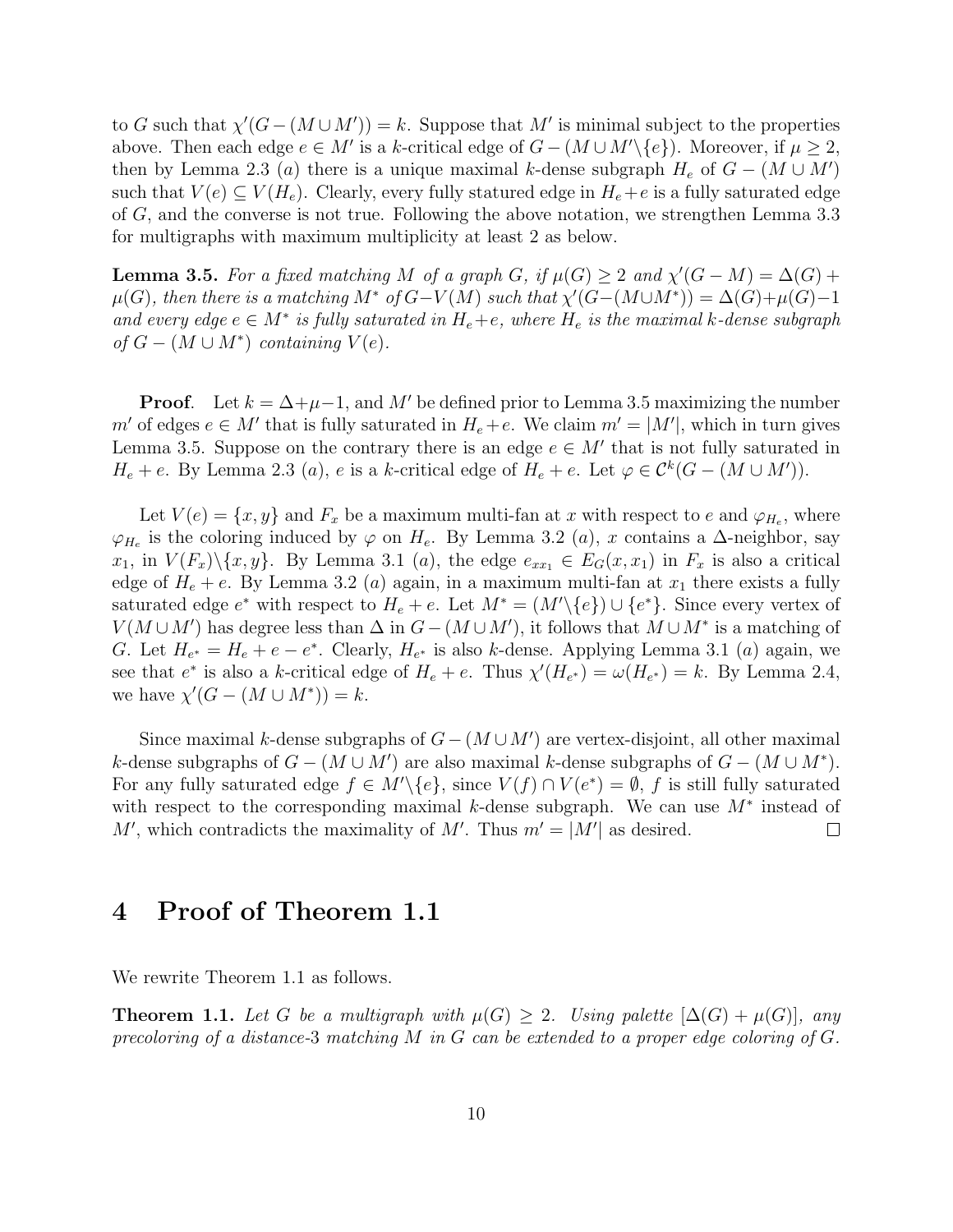*Proof.* Let  $k = \Delta + \mu - 1$ . We fix a precoloring of M, denoted by  $\Phi : M \to [\Delta + \mu]$ . Note that  $\chi'(G-M) \leq k+1$  by Vizing's Theorem. The conclusion of Theorem 1.1 holds easily if  $\chi'(G - M) \leq k$  with the reason as follows. For any k-edge-coloring  $\psi$  of  $G - M$ , if there exists  $e \in E(G-M)$  such that e is adjacent to an edge  $f \in M$  and  $\psi(e) = \Phi(f)$  in G, we recolor each such e with the color  $\Delta + \mu$  and get a new coloring  $\psi'$  of  $G - M$ . Under  $\psi'$ , the edges colored by  $\Delta + \mu$  form a matching in G since M is a distance-3 matching. Thus the combination of  $\Phi$  and  $\psi'$  is a  $(k+1)$ -edge-coloring of G. Therefore, in the remainder of the proof, we assume  $\chi'(G-M) = k+1$ .

Let  $M_{\Phi}^{\Delta+\mu}$  be the set of edges colored with  $\Delta+\mu$  in M. For any matching  $M^* \subseteq G-V(M)$ and any  $(k + 1)$ -edge-coloring or k-edge-coloring  $\varphi$  on  $G - (M \cup M^*)$ , denote the  $\Delta + \mu$ color class by  $\overline{M}_{\varphi}^{\Delta+\mu}$ . In particular,  $\overline{M}_{\varphi}^{\Delta+\mu} = \emptyset$  if  $\varphi$  is a k-edge-coloring. We call a triple  $(M^*, \bar{M}_{\varphi}^{\Delta+\mu}, \varphi)$  is **prefeasible** if it satisfies *Condition* 1:  $V(M^*) \cap V(\bar{M}_{\varphi}^{\Delta+\mu}) = \emptyset$ , i.e., all edges in  $M^*$  are not adjacent to any edge in  $\bar{M}_{\varphi}^{\Delta+\mu}$ .

With respect to a triple  $(M^*, \bar{M}_{\varphi}^{\Delta+\mu}, \varphi)$ , we call an edge  $f \in E_G(u, v)$  in M is first**improper** at u if there exists  $f_1 \in E(G - (M \cup M^*))$  such that  $\varphi(f_1) = \Phi(f)$ , f is adjacent to  $f_1$  at u, and  $f_1$  is not adjacent to any edge in  $M^*$ ; we call an edge  $f \in E_G(u, v)$  in M is second-improper at u if there exists  $f_1 \in E(G - (M \cup M^*))$  and  $f_2 \in M^*$  such that  $\varphi(f_1) = \Phi(f)$ , f is adjacent to  $f_1$  at u, and  $f_1$  is adjacent to  $f_2$ . Let  $A_{\varphi}$  and  $B_{\varphi}$  respectively denote the number of first-improper edges and second-improper edges in M (counting twice if one edge is improper at both its endvertices) with respect to the triple  $(M^*, \bar{M}_{\varphi}^{\Delta+\mu}, \varphi)$ .

For a triple  $(M^*, \bar{M}_{\varphi}^{\Delta+\mu}, \varphi)$ , let  $M_{\varphi}^A(f_1)$   $(M_{\varphi}^B(f_1),$  respectively) be the set of all such edges  $f_1$  that is adjacent to some first-improper (second-improper, respectively) edge  $f \in M$  with  $\varphi(f_1) = \Phi(f)$ . Observe that  $M^A_{\varphi}(f_1) \cup M^B_{\varphi}(f_1)$  is also a matching since M is distance-3, and  $|M_{\varphi}^{A}(f_1)| = A_{\varphi}$  and  $|M_{\varphi}^{B}(f_1)| = B_{\varphi}$ .

For any prefeasible triple  $(M^*, \bar{M}_{\varphi}^{\Delta+\mu}, \varphi)$ , all edges in  $M^*$  are uncolored if  $|M^*| \geq 1$ ,  $V(M^*) \cap V(M_{\Phi}^{\Delta+\mu}$  $\Phi_{\Phi}^{\Delta+\mu}$  =  $\emptyset$  since  $M^* \subseteq G - V(M)$  and  $V(M^*) \cap V(\bar{M}_{\varphi}^{\Delta+\mu}) = \emptyset$  by Condition 1. Recall that M is a distance-3 matching. Thus if a prefeasible triple  $(M^*, \bar{M}_{\varphi}^{\Delta+\mu}, \varphi)$  also satisfies *Condition* 2:  $A\varphi = B\varphi = 0$ , i.e.,  $M_{\varphi_0}^A(f_1) \cup M_{\varphi_0}^B(f_1) = \emptyset$ , then  $M_{\Phi}^{\Delta+\mu} \cup M^* \cup M_{\varphi}^{\Delta+\mu}$ <br>is a matching. Then by giving the color  $\Delta + \mu$  to all the edges in  $M^*$ , we have a proper  $(k+1)$ -edge-coloring  $\Omega$  of G implying that Theorem 1.1 holds, where  $\Omega$  is the combination of the precoloring  $\Phi$  on M, the  $\Delta + \mu$  coloring  $\phi$  on  $M^*$  and the coloring  $\varphi$  of  $G - (M \cup M^*)$ . We call such desired triple  $(M^*, \bar{M}_{\varphi}^{\Delta+\mu}, \varphi)$  is **feasible** if it satisfies Conditions 1 and 2.

The rest of the proof is devoted to showing the existence of a feasible triple  $(M^*, \bar{M}_{\varphi}^{\Delta+\mu}, \varphi)$ of G. Our main strategy is that we first fix a particular prefeasible triple  $(M_0^*, \overline{M}_{\varphi_0}^{\Delta^+_{\tau}\mu}, \varphi_0)$ , then modify it step by step to a feasible triple  $(M^*, \bar{M}_{\varphi}^{\Delta+\mu}, \varphi)$  with  $\bar{M}_{\varphi}^{\Delta+\mu} = M_{\varphi_0}^{\alpha}(f_1)$  $M_{\varphi_0}^B(f_1)$ , which implies that the  $\Delta + \mu$  color class in the final  $(k+1)$ -edge-coloring  $\Omega$  of G is  $M_{\Phi}^{\Delta+\mu} \cup M^* \cup M_{\varphi_0}^A(f_1) \cup M_{\varphi_0}^B(f_1)$ .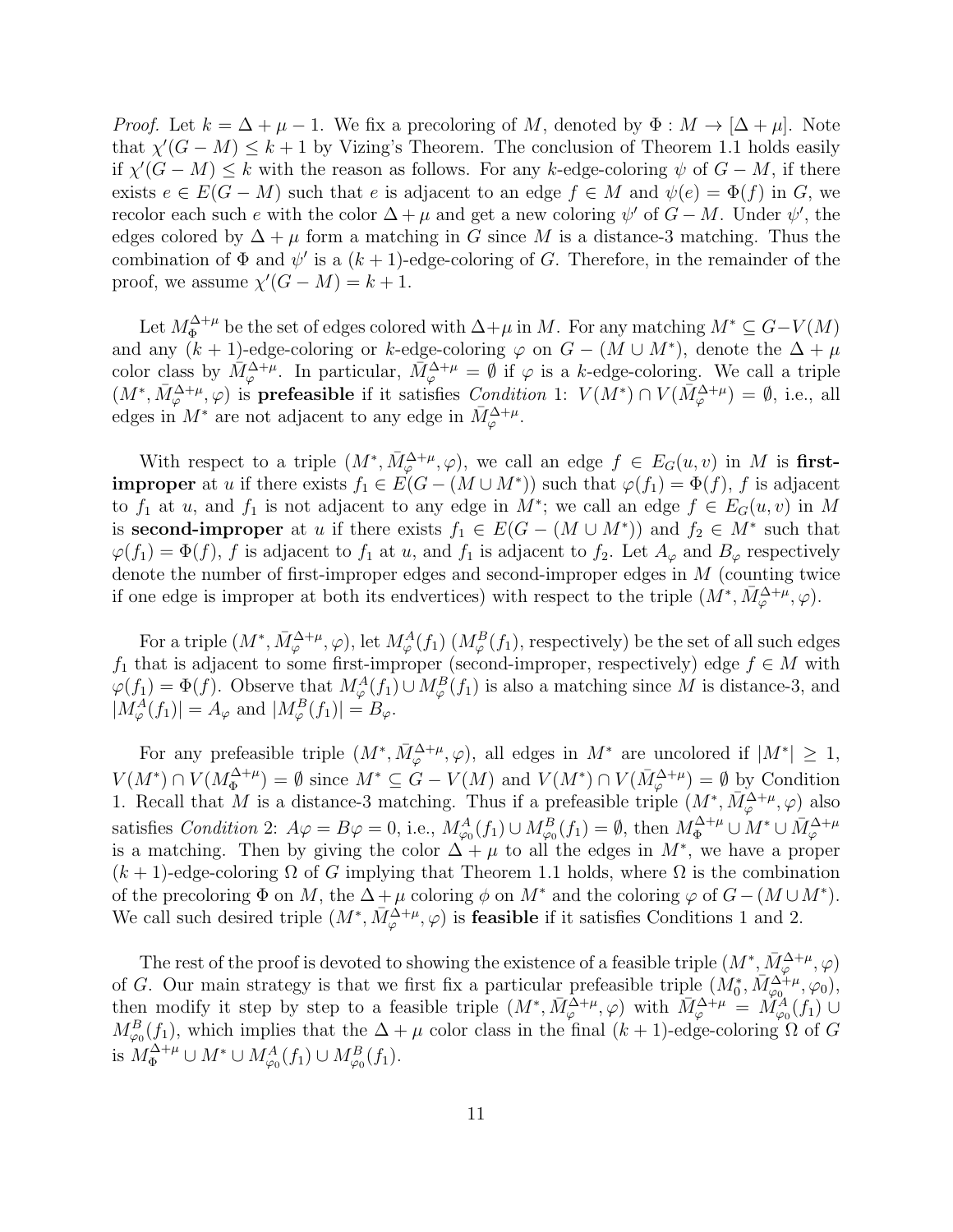By Lemma 3.5, there exsits a matching  $M_0^*$  of  $G - V(M)$  such that  $\chi'(G - (M \cup M_0^*)) = k$ and each edge  $e \in M_0^*$  is fully saturated and k-critical in  $H_e + e$ , where  $H_e$  is the unique maximal k-dense subgraph of  $G - (M \cup M_0^*)$  containing  $V(e)$ . Recall that  $\chi'(G - M) = k + 1$ . Thus  $|M_0^*| \geq 1$ . Let  $\varphi_0$  be a k-edge-coloring of  $G - (M \cup M_0^*)$ . Note that  $M_{\varphi_0}^{\Delta+\mu} = \emptyset$ . Obviously, the triple  $(M_0^*, \emptyset, \varphi_0)$  is prefeasible that is just our initial triple, and there is neither first-improper nor second-improper  $(\Delta + \mu)$ -edges in M under  $\varphi_0$ .

For  $(M_0^*, \emptyset, \varphi_0)$ , if  $A_{\varphi_0} = B_{\varphi_0} = 0$ , i.e.,  $M_{\varphi_0}^A(f_1) \cup M_{\varphi_0}^B(f_1) = \emptyset$ , then we are done. If  $A_{\varphi_0} \geq 1$  and  $B_{\varphi_0} = 0$ , then we give the color  $\Delta + \mu$  to every edge in  $M_{\varphi_0}^A(f_1)$ , resulting in a new  $(k + 1)$ -edge-coloring  $\varphi_1$  of  $G - (M \cup M_0^*)$  since  $M_{\varphi_0}^A(f_1)$  is a matching. Thus  $A_{\varphi_1} = B_{\varphi_1} = 0$  and all edges in  $M_0^*$  are still not adjacent to any edge in  $\bar{M}_{\varphi_1}^{\Delta+\mu} = M_{\varphi_0}^A(f_1)$ , which implies that the new triple  $(M_0^*, M_{\varphi_0}^A(f_1), \varphi_1)$  is feasible, so we are also done.

Now we may assume that  $A_{\varphi_0} \geq 0$  and  $B_{\varphi_0} \geq 1$  with respect to the initial triple  $(M_0^*, \emptyset, \varphi_0)$ . Let  $H_1, H_2, \ldots, H_t$  be all maximal k-dense subgraphs of  $G - (M \cup M_0^*)$  such that each of them contains both endvertices of some edge of  $M_0^*$ . By Lemmas 2.2-2.3,  $H_1, H_2, \ldots, H_t$  are vertex-disjoint. Moreover, each  $H_s$  with  $s \in [t]$  has  $diam(H_s) \leq 2$  and  $\chi'(H_s) = k$ , and is  $(\varphi_0)_{H_s}$ -elementary and strongly  $\varphi_0$ -closed in  $G - (M \cup M_0^*)$ . By Lemma 3.5, each edge  $e$  in  $M_0^*$  is fully saturated in  $H_s + e$  for some  $s \in [t]$ , so all edges in  $M_0^*$  are only adjacent to edges inside  $H_1, H_2, \ldots, H_t$ . Thus for an edge  $f_{uv} \in M$  with  $V(f_{uv}) = \{u, v\}$ , if  $u, v \notin V(H_s)$  for any  $s \in [t]$ , then  $f_{uv}$  cannot be a second-improper edge.

Since  $B_{\varphi_0} \geq 1$ , we consider one second-improper edge in M, say  $f_{uv}$  with  $V(f_{uv}) = \{u, v\}$ and  $\Phi(f_{uv}) = i \in [k]$ , and assume that  $f_{uv}$  is second-improper at u. Hence there exists some  $H_s$  with  $s \in [t]$  such that  $u \in V(H_s)$ , where  $H_s$  contains both endvertices x and y of one edge  $e_{xy} \in M_0^*$  such that  $f_{uv}$  and  $e_{xy}$  are both adjacent to an *i*-edge  $e_{yu}$  in  $H_s$ . Since M is distance-3 and  $diam(H_s) \leq 2$ , there does not exist another edge of M whose any endvertex is also in  $V(H_s)$ . Notice that u and v may belong to disjoint  $H_s$  and  $H_{s'}$ , where  $s \neq s'$  with  $s, s' \in [t]$ . To make  $f_{uv}$  not be second-improper, we consider the following Cases 1-3. See Figures 1 and 2.

**Case 1:**  $f_{uv}$  is not improper at v, or  $f_{uv}$  is first-improper at v but  $v \notin V(H_s)$ .

Let  $F_x$  be a maximal multi-fan at x with respect to  $e_{xy}$  and  $(\varphi_0)_{H_s}$  in  $H_s + e_{xy}$ . By Lemma 3.2 (a), in  $F_x$  there exist at least one  $\Delta$ -vertex in  $V(F_x) \setminus \{x, y\}$ , say  $x_1$ , and a linear sequence S from y to  $x_1$  with last edge  $e_{xx_1} \in E_{H_s}(x, x_1)$ . Notice that  $x_1$  is not incident with any edge in  $M \cup M_0^*$  since  $d_{H_s}(x_1) = \Delta$ . We will do the following operations in three subcases to make sure that  $f_{uv}$  is no longer second-improper at u.

**Subcase 1.1:** S does not contain both an *i*-edge and a boundary vertex of  $V(H_s)$  that is incident with an *i*-edge of  $\partial(H_s)$  in  $G - (M \cup M_0^*)$ .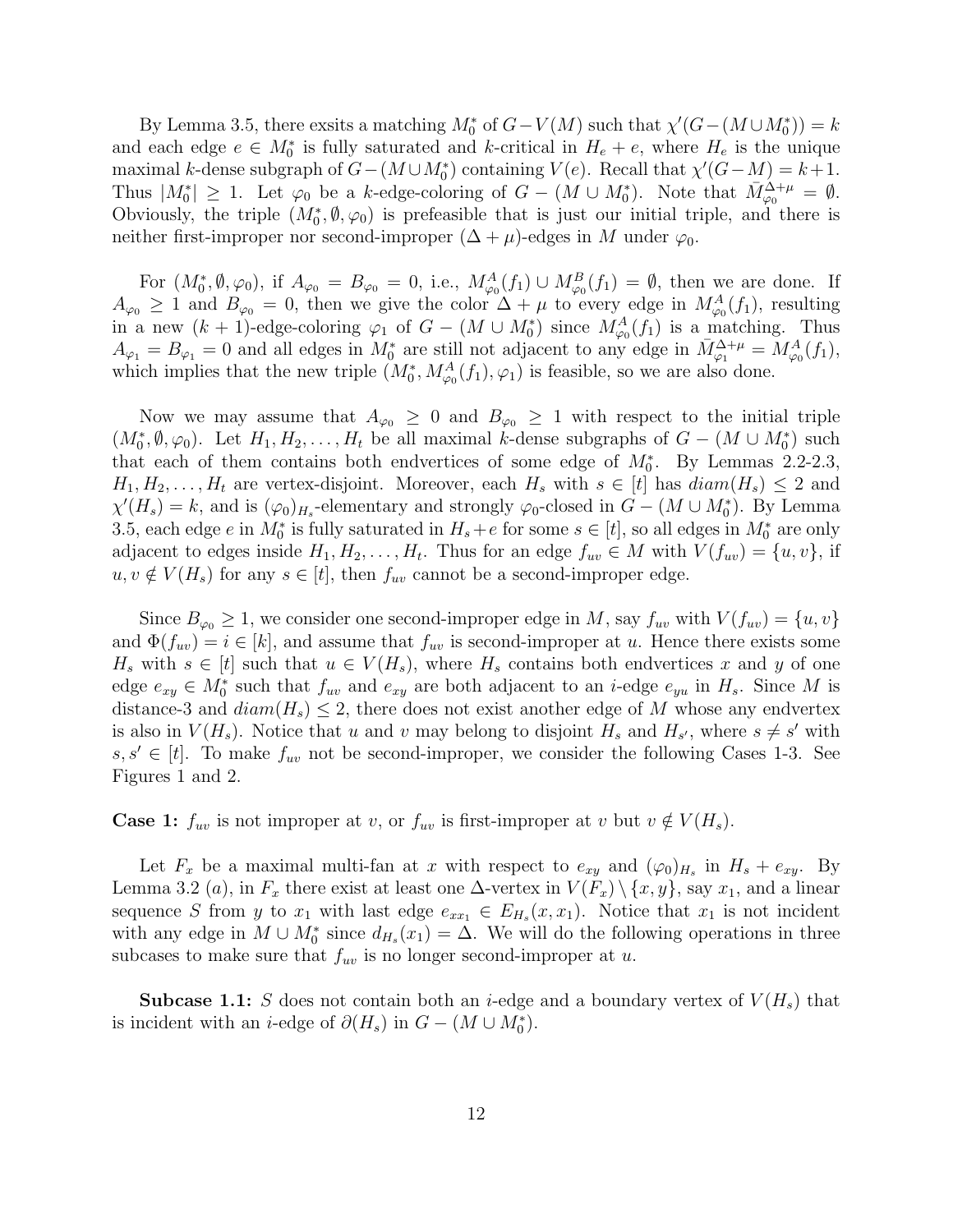

Figure 1: One possibility for the location of  $f_{uv}$  relative to  $H_s$  in Case 1.

For this subcase, we do Operation I as follows. Do a shifting in S from  $y$  to  $x_1$  which gives a color in [k] to the edge  $e_{xy}$ , uncolor the edge  $e_{xx_1}$ , and replace  $e_{xy}$  by  $e_{xx_1}$  in  $M_0^*$ since  $x_1$  is not incident with any edge in  $M \cup M_0^*$ . Obviously,  $H_s + e_{xy} - e_{xx_1}$  is also k-dense. By Lemma 3.1 (a),  $e_{xx_1}$  is also a k-critical edge of  $H_s + e_{xy}$  and  $\chi'(H_s + e_{xy} - e_{xx_1}) = k$ . Thus we can permute color classes of  $E(H_s + e_{xy} - e_{xx_1})$  but keep the color i unchanged to match all boundary edges by Lemma 2.4. As a result, we obtain a new matching  $M_1^* =$  $(M_0^*\backslash \{e_{xy}\})\cup \{e_{xx_1}\}\subseteq G-V(M)$  and a new k-edge-coloring  $\varphi_1$  of  $G-(M\cup M_1^*)$  such that  $f_{uv}$  is no longer a second-improper edge (but becomes a first-improper edge) at u with respect to the new triple  $(M_1^*, \emptyset, \varphi_1)$  that is also prefeasible.

**Subcase 1.2:** For any  $\Delta$ -vertex in  $V(F_x) \setminus \{x, y\}$ , any linear sequence from y to this  $\Delta$ -vertex contains an *i*-edge and a boundary vertex that is incident with one *i*-edge in  $\partial(H_s)$ .

By Lemma 3.2 (c), there exists a vertex w with  $d_{H_s}(w) = \Delta - 1$  and  $d_{G-(M\cup M_0^*)}(w) = \Delta$ . So the *i*-edge, denoted by h, is the only edge in  $\partial(H_s)$  at w and w is not incident with any edge in  $M \cup M_0^*$ . Next we fix the linear sequence S corresponding to the  $\Delta$ -vertex  $x_1$ , and consider the following two subcases about the boundary  $i$ -edge  $h$ .

**Subcase 1.2.1:**  $h \notin M^A_{\varphi_0}(f_1)$ , i.e., h is not adjacent to any precolored *i*-edge in M.

For this subcase, we do Operation II as follows. Let  $e_{xw} \in E_{H_s}(x, w)$  be the edge with  $V(e_{xw}) = \{x, w\}$  in S. Do a shifting in S from y to w which gives a color in [k] to the edge  $e_{xy}$ , uncolor the edge  $e_{xw}$ , and replace  $e_{xy}$  by  $e_{xw}$  in  $M_0^*$  since w is not incident with any edge in  $M \cup M_0^*$ . Obviously,  $H_s + e_{xy} - e_{xw}$  is also k-dense. By Lemma 3.1 (*a*),  $e_{xw}$  is also a k-critical edge of  $H_s + e_{xy}$  and  $\chi'(H_s + e_{xy} - e_{xw}) = k$ . Thus we can permute color classes of  $E(H_s+e_{xy}-e_{xw})$  but keep the color *i* unchanged to match all boundary edges by Lemma 2.4. As a result, we obtain a new matching  $M_1^* = (M_0^* \setminus \{e_{xy}\}) \cup \{e_{xw}\} \subseteq G - V(M)$  and a new k-edge-coloring  $\varphi_1$  of  $G - (M \cup M_1^*)$  such that  $f_{uv}$  is no longer a second-improper edge (but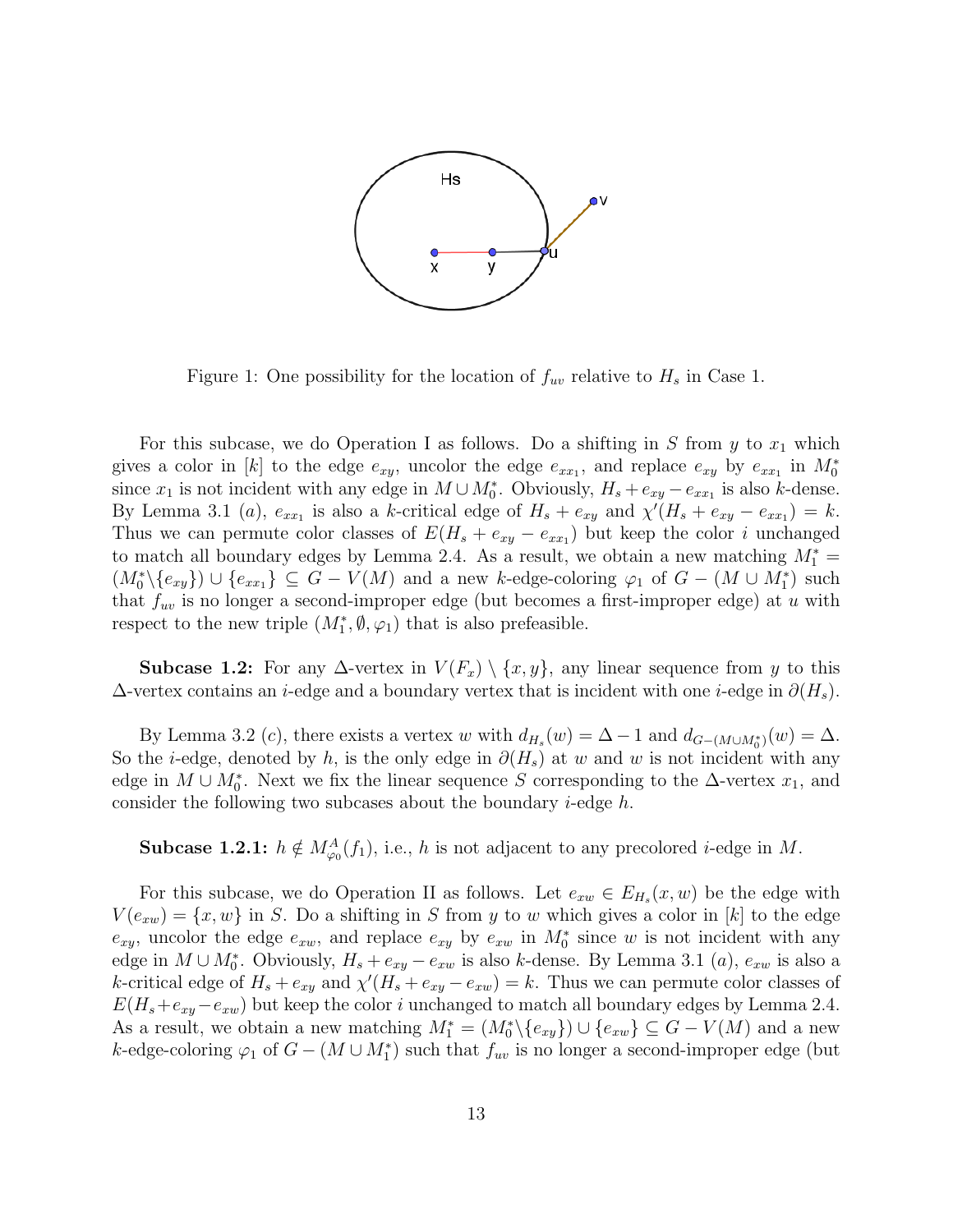becomes a first-improper edge) at u with respect to the new prefeasible triple  $(M_1^*, \emptyset, \varphi_1)$ .

**Subcase 1.2.2:**  $h \in M^A_{\varphi_0}(f_1)$ , i.e., h is adjacent to some precolored *i*-edge in M.

For this subcase, we do Operation III as follows. First recolor  $h$  from the color  $i$  to the color  $\Delta + \mu$ . Do a shifting in S from y to  $x_1$  which gives a color in [k] to the edge  $e_{xy}$ , uncolor the edge  $e_{xx_1}$ , and permute color classes of  $E(H_s + e_{xy} - e_{xx_1})$  but keep the color i unchanged to match all boundary edges by Lemma 2.4. Now we obtain a new matching  $M_1^* = (M_0^*\backslash \{e_{xy}\})\cup \{e_{xx_1}\}\subseteq G-V(M)$  and a new  $(k+1)$ -edge-coloring  $\varphi_1$  of  $G-(M\cup M_1^*)$ such that  $f_{uv}$  is no longer a second-improper edge (but becomes a first-improper edge) at u with respect to the new triple  $(M_1^*, \overline{M}_{\varphi_1}^{\Delta+\mu}, \varphi_1)$  with  $\overline{M}_{\varphi_1}^{\Delta+\mu} = \{h\}$ . Notice that the triple  $(M_1^*, \bar{M}_{\varphi_1}^{\Delta+\mu}, \varphi_1)$  is also prefeasible since h is not adjacent to any edge in  $M_1^*$ . Moreover, giving the color  $\Delta + \mu$  to h will not be a problem since  $h \in M^A_{\varphi_0}(f_1)$  and we will give the color  $\Delta + \mu$  to all edges in  $M_{\varphi_0}^A(f_1)$  in the final process.

For Operations I-III, we have the following observations.

(1)  $M \cup M_1^* = M \cup (M_0^* \setminus \{e_{xy}\}) \cup \{e_{xx_1}\}$  or  $M \cup M_1^* = M \cup (M_0^* \setminus \{e_{xy}\}) \cup \{e_{xw}\}$  is also a matching, where  $d_{H_s}(x_1) = \Delta$ ,  $d_{H_s}(w) = \Delta - 1$  and w is incident with one boundary *i*-edge h;

(2) The subgraph  $H_s^1 = H_s + e_{xy} - e_{xx_1}$  or  $H_s^1 = H_s + e_{xy} - e_{xw}$  is also k-dense and  $(\varphi_1)_{H_s}$ -elementary, where  $V(H_s^1) = V(H_s)$ ,  $\partial(H_s^1) = \partial(H_s)$  and  $d_{H_s^1}(w) = \Delta - 2$ ;

(3) The new triple  $(M_1^*, \bar{M}_{\varphi_1}^{\Delta+\mu}, \varphi_1)$  is also prefeasible, where  $\bar{M}_{\varphi_1}^{\Delta+\mu} = \emptyset$  or  $\{h\} \subseteq (\partial(H_s) \cap$  $M_{\varphi_0}^A(f_1)$  with some vertex  $w_0 \in S$  and  $i \in \overline{\varphi}_1(w_0)$ .

Moreover,  $B_{\varphi_1} = B_{\varphi_0} - 1$  and  $A_{\varphi_1} = A_{\varphi_0} + 1$  since  $f_{uv}$  is no longer a second-improper edge (but becomes a first-improper edge) at u and the edges  $e_{xx_1}$  and  $e_{xw}$  cannot make new second-improper edges.

**Case 2:**  $f_{uv}$  is second-improper at v with  $v \in V(H_{s})$  for a maximal k-dense subgraph  $H_{s'}$ other than  $H_s$ .

For this case, we first do the same operations for  $u$  in  $H_s$  as we did in Case 1. Recall that  $V(H_s) \cap V(H_{s'}) = \emptyset$ , M is distance-3 and  $M_{\varphi_0}^A(f_1)$  is a matching. Then do the same operations for v in  $H_{s'}$  as we did for u in  $H_{s}$ . Thus  $f_{uv}$  is no longer second-improper (but becomes first-improper) at both u and v with respect to one prefeasible triple  $(M_2^*, \overline{M}_{\varphi_2}^{\Delta+\mu}, \varphi_2)$ , where  $\bar{M}_{\varphi_2}^{\Delta+\mu} \subseteq \{h_u, h_v\}$  with some edge  $h_u \in \partial(H_s) \cap M_{\varphi_0}^A(f_1)$  and some edge  $h_v \in \partial(H_{s'}) \cap M_{\varphi_0}^A(f_1)$ by Case 1. Moreover,  $V(h_u) \cap V(h_v) = \emptyset$ ,  $B_{\varphi_2} = B_{\varphi_0} - 2$  and  $A_{\varphi_2} = A_{\varphi_0} + 2$ .

**Case 3:**  $f_{uv}$  is first-improper or second-improper at v with  $v \in V(H_s)$ .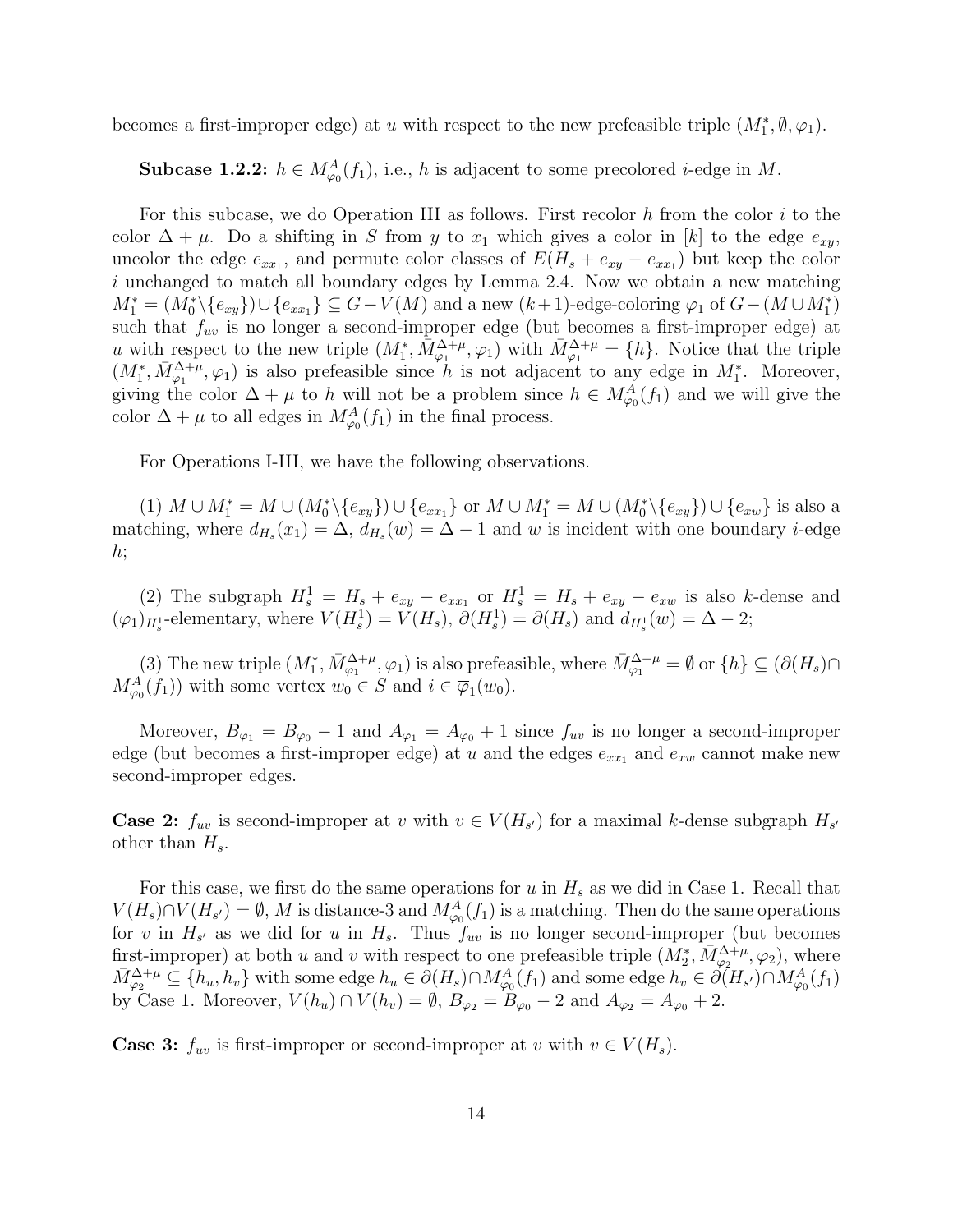

Figure 2: Two possibilities for the location of  $f_{uv}$  relative to  $H_s$  in Case 3.

If  $f_{uv}$  is a first-improper edge at v with  $v \in V(H_s)$ , then let  $e_{bv} \in E_{H_s}(b, v)$  be the *i*-edge incident with v in  $H_s$ . If  $d_{H_s}(b) < \Delta$ , then we do the same operations for u as we did in Case 1, which does not influence the vertex b by the observation (1) in Case 1. Thus  $f_{uv}$ is no longer second-improper (but becomes first-improper) at  $u$ . We will discuss the other subcase  $d_{H_s}(b) = \Delta$  in the next paragraph.

If  $f_{uv}$  is a second-improper edge at v with  $v \in V(H_s)$ . We use  $e_{ab} \in M^*$  with  $V(e_{ab}) =$  $\{a, b\}$  to denote the edge that is adjacent to an *i*-edge  $e_{bv} \in E_{H_s}(b, v)$ . Note that  $d_{H_s}(a) < \Delta$ and  $d_{H_s}(b) < \Delta$ . We do the same operations for u as we did in Case 1, which does not influence the vertices a and b. Thus  $f_{uv}$  is no longer second-improper (but becomes firstimproper) at u with respect to one prefeasible triple  $(M_1^*, \bar{M}_{\varphi_1}^{\Delta+\mu}, \varphi_1)$ , where  $\bar{M}_{\varphi_1}^{\Delta+\mu} = \emptyset$ or  $\{h\}$  with some boundary vertex w and its incident *i*-edge  $h \in \partial(H_s) \cap M^A_{\varphi_0}(f_1)$  by the observation (3) in Case 1. In particular, the situation under  $(M_1^*, \emptyset, \varphi_1)$  is actually the same as the subcase  $d_{H_s}(b) = \Delta$  in the previous paragraph since  $d_{H_s}(y) = \Delta$ , where  $H_s^1$  is the new k-dense subgraph after the operations for u in  $H_s$  by the observation (2) in Case 1.

Note that we also have  $d_{H_s^1+e_{ab}}(a) = d_{H_s^1+e_{ab}}(b) = \Delta$  and  $\varphi_1(e_{yu}) = i$ . Now consider a maximal multi-fan  $F_a$  at a with respect to  $e_{ab}$  and  $(\varphi_1)_{H_s}$  in  $H_s^1 + e_{ab}$ . Clearly we can do the same operations in Case 1 for  $v$  to make sure that  $f_{uv}$  is no longer a second-improper edge at v, unless these operations would have to put one edge  $e_{ay} \in E_{H_s^1}(a, y)$  into  $M_1^*$ , so  $f_{uv}$  would become second-improper at u again. Therefore, by Operations I-III in Case 1 we may have the following two assumptions for the rest of our proof.

(1) y is the only  $\Delta$ -vertex in  $V(F_a)\backslash\{a,b\};$ 

(2) If a linear sequence in  $F_a$  from b to y contains a boundary vertex w', where  $d_{H_s} (w') =$  $\Delta - 1$  and w' is incident with one *i*-edge h' in  $\partial(H_s^1)$ , then  $h' \in M_{\varphi_0}^A(f_1)$ .

Let  $F_b$  be the maximal multi-fan at b with respect to  $e_{ab}$  and  $(\varphi_1)_{H_s}$  in  $H_s^1 + e_{ab}$ . We consider the following Subcases 3.1-3.3.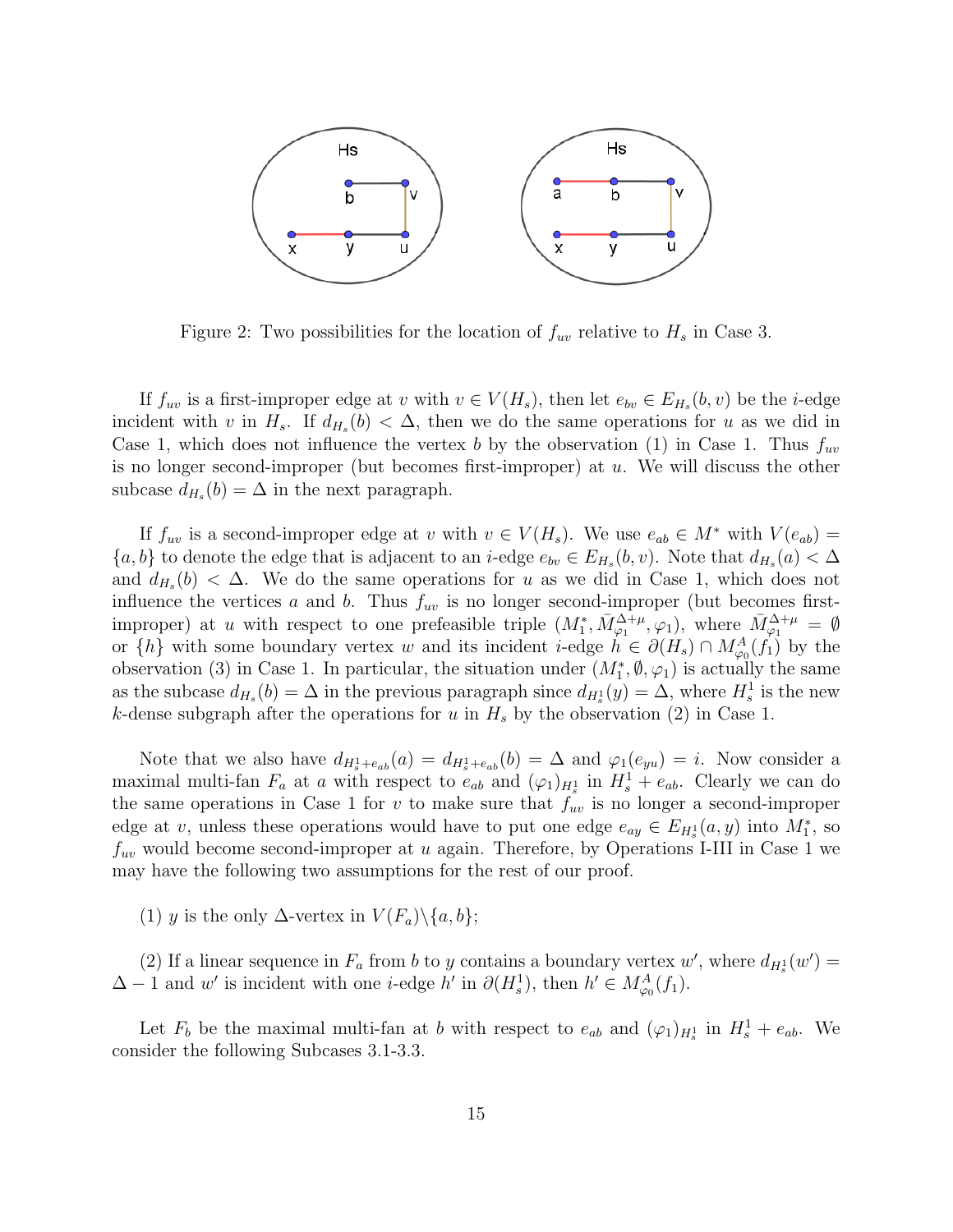#### **Subcase 3.1:**  $F_b$  contains a linear sequence S from a to y with no *i*-edge.

Let  $S = (b, e_0, a_0, e_1, a_1, \ldots, e_n, a_n)$  be a linear sequence from a to y, where  $e_0 = e_{ab}$ ,  $a_0 = a, e_p = e_{by} \in E_{H_s^1}(b, y), a_p = y$ , and S does not contain *i*-edges. For this subcase we do a shifting in S from a to y which gives a color in  $[k]$  to  $e_{ab}$ , uncolor the edge  $e_{by}$ , and permute color classes of  $E(H_s^1 + e_{ab} - e_{by})$  but keep the color i unchanged to match all the boundary edges by Lemma 2.4. Now we obtain a new matching  $M_2^* = (M_1^* \setminus \{e_{ab}\}) \cup \{e_{by}\}\$ and a new k-edge-coloring  $\varphi_2$  of  $G - (M \cup M_2^*)$ , where  $f_{uv}$  is a second-improper edge at both u and v, but here  $\Phi(f_{uv}) = i$ ,  $\varphi_2(e_{bv}) = \varphi_2(e_{yu}) = i$ , and the edge  $e_{by}$  is uncolored. So by giving the color *i* to  $e_{by}$  and recoloring  $e_{bv}$  and  $e_{yu}$  with the color  $\Delta + \mu$ , we obtain a new matching  $M_3^* = M_2^* \setminus \{e_{by}\} = M_1^* \setminus \{e_{ab}\} \subseteq G - V(M)$  and a new  $(k+1)$ -edge-coloring  $\varphi_3$  of  $G - (M \cup M_3^*)$ . Thus  $f_{uv}$  is no longer a second-improper edge or even a first-improper edge neither at u nor at v with respect to the new triple  $(M_3^*, \bar{M}_{\varphi_3}^{\Delta+\mu}, \varphi_3)$ , where  $\bar{M}_{\varphi_3}^{\Delta+\mu} = \{e_{bv}, e_{yu}\}\$ if  $\bar{M}^{\Delta+\mu}_{\varphi_1}=\emptyset$  or  $\bar{M}^{\Delta+\mu}_{\varphi_3}=\{h, e_{bv}, e_{yu}\}\$  if  $\bar{M}^{\Delta+\mu}_{\varphi_1}=\{h\}$ . Notice that  $\bar{M}^{\Delta+\mu}_{\varphi_3}$  is also a matching since  $\overline{M}_{\varphi_3}^{\Delta+\mu} \subseteq (M_{\varphi_0}^{\overline{A}}(f_1) \cup M_{\varphi_0}^B(f_1)),$  and the triple  $(M_3^*, \overline{M}_{\varphi_3}^{\Delta+\mu}, \varphi_3)$  is also prefeasible since h,  $e_{bv}$  and  $e_{yu}$  are not adjacent to any edge in  $M_3^*$ . Moreover,  $B_{\varphi_2} = B_{\varphi_1} - 1 = B_{\varphi_0} - 2$  and  $A_{\varphi_2} = A_{\varphi_1} - 1 = A_{\varphi_0}.$ 

**Subcase 3.2:**  $F_b$  contains a vertex w'' with  $d_{H_s^1}(w'') = \Delta - 1$  and  $i \in (\overline{\varphi}_1)_{H_s^1}(w'')$ .

In this subcase, the *i*-edge  $e_{bv}$  is in  $F_b$  by the maximality of  $F_b$ . Note that there exists a linear sequence  $S = (b, e_0, a_0, e_1, a_1, \ldots, e_{p-1}, a_{p-1}, e_p, a_p)$  from a to v in  $F_b$ , where  $e_0 = e_{ab}$ ,  $a_0 = a, e_{p-1} = e_{bw''} \in E_{H_s^1}(b, w''), a_{p-1} = w'', e_p = e_{bv} \text{ and } a_p = v.$ 

If  $i \in \overline{\varphi}_1(w'')$  (w'' may be the vertex a), or w'' is incident with an *i*-edge  $h'' \in \partial(H_s) \cap$  $M_{\varphi_0}^A(f_1)$ , then we first do a shifting in S from a to v which gives a color in [k] to  $e_{ab}$ , recolor the edge  $e_{bw}$  with i and uncolor the edge  $e_{bv}$ . Then recolor h'' from i to  $\Delta + \mu$  if there exists h'', and permute color classes of  $E(H_s^1 + e_{ab} - e_{bv})$  but keep the color i unchanged to match all the boundary edges by Lemma 2.4. Finally give the color  $\Delta + \mu$  to the edge  $e_{bv}$ . Note that  $h \neq h''$  since  $\varphi_1(h) = \Delta + \mu \neq i = \varphi_1(h'')$ , and h and h'' cannot both exist in  $\partial(H_s) = \partial(H_s^1)$  since otherwise  $\varphi_0(h) = \varphi_0(h'') = i$  contradicting that  $H_s$  is strongly  $\varphi_0$ -closed. As a result, we obtain a new matching  $M_2^* = M_1^* \setminus \{e_{ab}\} \subseteq G - V(M)$  and a new  $(k+1)$ -edge-coloring  $\varphi_2$  of  $G - (M \cup M_2^*)$  such that  $f_{uv}$  is no longer a second-improper edge or even a first-improper edge at v with respect to the new prefeasible triple  $(M_2^*, \overline{M}_{\varphi_2}^{\Delta+\mu}, \varphi_2)$ , where  $\bar{M}^{\Delta+\mu}_{\varphi_2} = \{e_{bv}\}\$  if  $\bar{M}^{\Delta+\mu}_{\varphi_1} = \emptyset$  but  $h''$  does not exist,  $\bar{M}^{\Delta+\mu}_{\varphi_2} = \{e_{bv}, h''\}\$  if  $\bar{M}^{\Delta+\mu}_{\varphi_1} = \emptyset$ and h'' exists, or  $\overline{M}_{\varphi_2}^{\Delta+\mu} = \{e_{bv}, h\}$  if  $\overline{M}_{\varphi_1}^{\Delta+\mu} = \{h\}$ . Moreover,  $\overline{M}_{\varphi_2}^{\Delta+\mu} \subseteq (M_{\varphi_0}^A(f_1) \cup \overline{M}_{\varphi_0}^B(f_1)),$  $B_{\varphi_2} = B_{\varphi_1} - 1 = B_{\varphi_0} - 2$  and  $A_{\varphi_2} = A_{\varphi_1} = A_{\varphi_0} + 1$ .

Now we may assume that w'' is incident with an *i*-edge  $h'' \in \partial(H_s)$  but  $h'' \notin M^A_{\varphi_0}(f_1)$ . Then we have  $\tilde{M}_{\varphi_1}^{\Delta+\mu} = \emptyset$ . Note that the vertex  $w'' \notin V(F_a)$  by the assumption (2). Moreover,  $w''$  is not incident with any edge in  $M \cup M_1^*$  and  $w''$  is only incident with the *i*-edge  $h''$  in  $\partial(H_s^1)$ . Since  $d_{G-(M\cup M_1^*)}(w'') = \Delta$  and  $\varphi_1$  is a k-edge-coloring of  $G - (M \cup M_1^*)$  with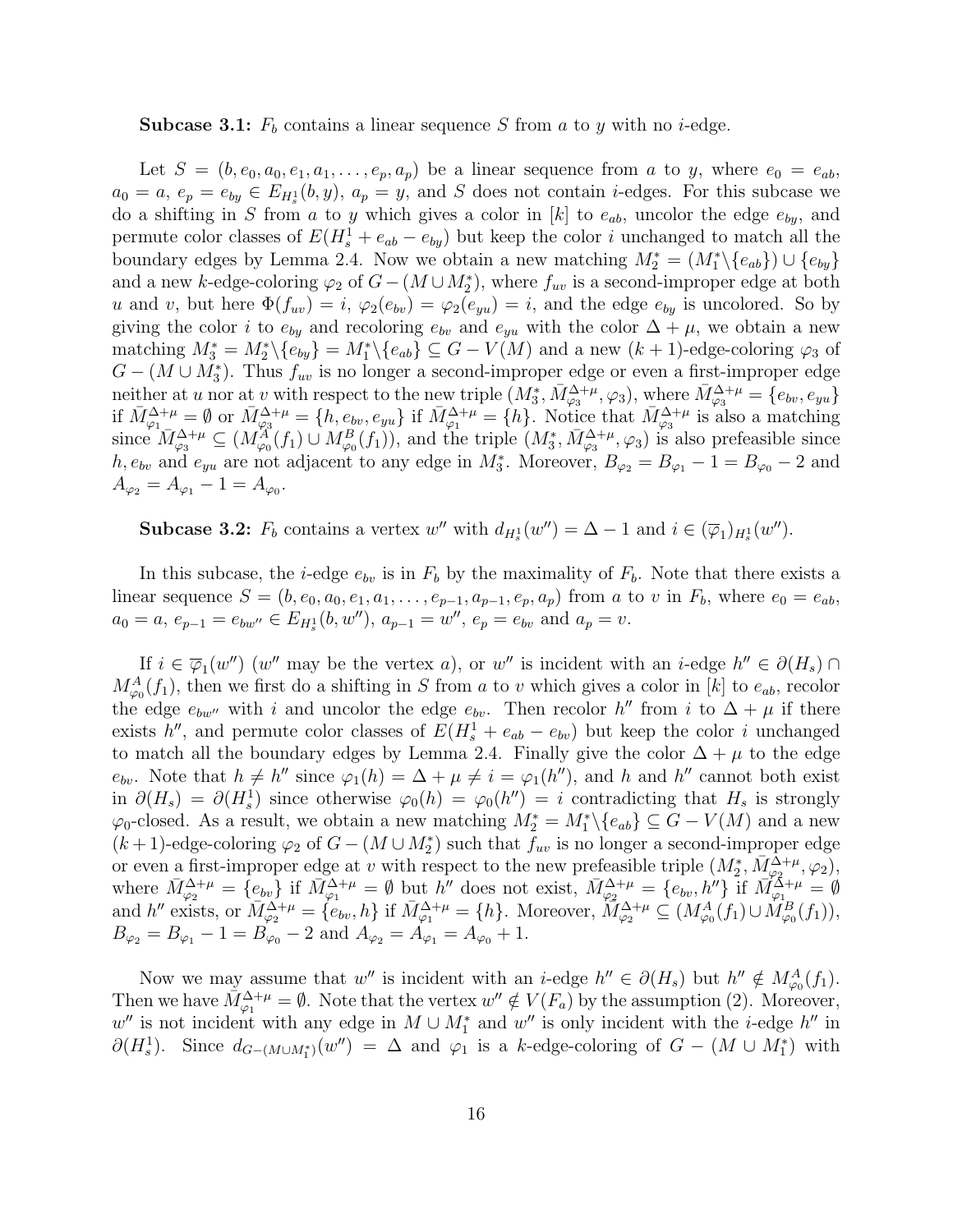$k \geq \Delta + 1$ , there exists a color  $\alpha \in \overline{\varphi}_1(w'')$  with  $\alpha \neq i$ . Since  $H_s^1$  is  $(\varphi_1)_{H_s^1}$ -elementary, there exists a  $\alpha$ -edge  $e'_0$  incident with the vertex a. Thus we can define a maximal multi-fan at a with respect to  $e'_0$  and  $(\varphi_1)_{H_s^1}$  in  $H_s^1$ , denoted by  $F'_a = (a, e'_0, b_0, \ldots, e'_q, b_q)$ , such that  $(\varphi_1)_{H_s^1}(e'_j) \in (\overline{\varphi}_1)_{H_s^1}(b_{l-1})$  for  $j \in [\varphi]$  and some  $l \in [j]$ . Moreover,  $V(F'_a)$  is  $(\varphi_1)_{H_s^1}$ -elementary since  $V(H_s^1)$  is  $(\varphi_1)_{H_s^1}$ -elementary. By the assumption (1) and Lemma 3.2 (b), we have  $\mu_{F_a}(a, b') = \mu_{H_s^1 + e_{ab}}(a, b') = \mu$  for any vertex b' in  $V(F_a)\setminus\{a\}$ . Therefore,  $V(F'_a)\setminus\{a\}$  and  $V(F_a)\setminus\{a\}$  are vertex-disjoint, since otherwise we have  $V(F'_a) \subseteq V(F_a)$  and  $\alpha \in (\overline{\varphi}_1)_{H_s^1}(b')$ for some  $b' \in V(F_a)$  implying  $b' = w'' \in V(F_a)$ , a contradiction. Note that if  $w'' \notin V(F'_a)$ , then  $V(F'_a)\backslash\{a\}$  must contain a  $\Delta$ -vertex in  $H_s^1$ , since otherwise Lemma 3.2 (*d*) and the fact  $(\varphi_1)_{H_s} (e'_0) = \alpha \in \overline{\varphi}_1(w'')$  imply that  $w'' \in V(F'_a)$ , a contradiction. Thus  $F'_a$  contains a linear sequence  $S' = (a, e'_{l_1}, b_{l_1}, \ldots, e'_{l_t}, b_{l_t})$ , where  $e'_{l_1} = e'_{0}$ ,  $b_{l_1} = b_{0}$ ,  $b_{l_t} \in V(F'_{a})$  is a  $\Delta$ -vertex if  $w'' \notin V(F'_a)$ , and  $b_{l_t}$  is  $w''$  if  $w'' \in V(F'_a)$ . Notice that  $b_{l_t}$  is not incident with any edge in  $M \cup M_1^*$  by our choice of  $b_{l_t}$ . Moreover,  $b_{l_t} \neq y$  since  $V(F'_a)\setminus\{a\}$  and  $V(F_a)\setminus\{a\}$  are vertexdisjoint. Let  $\beta$  ( $\beta \neq i$ ) be a color in  $\overline{\varphi}_1(b)$ . By Lemma 3.1 (b), we have  $P_b(\beta, \alpha) = P_{w''}(\beta, \alpha)$ . We then consider the following two subcases according to the set  $(V(S')\backslash\{a\})\cap (V(S)\backslash\{a\}).$ 

We first assume that  $(V(S')\setminus\{a\})\cap (V(S)\setminus\{a\})$  is either  $\{b_{l_t}\}$  or  $\emptyset$ . If  $e'_0 \notin P_b(\beta,\alpha)$ , then we do Kempe changes on  $P_{[b,w']}(\beta,\alpha)$ , uncolor  $e'_0$  and color  $e_{ab}$  with  $\alpha$ . If  $e'_0 \in P_b(\beta,\alpha)$  and  $P_b(\beta,\alpha)$  meets  $b_0$  before a, then we do Kempe changes on  $P_{[b,b_0]}(\beta,\alpha)$ , uncolor  $e'_0$  and color  $e_{ab}$  with  $\alpha$ . If  $e'_0 \in P_b(\beta, \alpha)$  and  $P_{w''}(\beta, \alpha)$  meets  $b_0$  before a, then we uncolor  $e'_0$ , do Kempe changes on  $P_{[w'',b_0]}(\beta,\alpha)$ , do a shifting in S from a to w'' and recolor the edge  $e_{bw''}$  with  $\beta$ . In all three cases above, the edge  $e_{ab}$  is colored with a color in [k] and  $e'_{0}$  is uncolored. Finally we do a shifting in S' from  $b_0$  to  $b_{l_t}$  which gives a color in [k] to  $e'_0$ , and uncolor  $e'_{l_t}$ . Notice that the above shifting in S' does nothing if  $b_0 = b_l$ . Since  $H_s^1 + e_{ab} - e'_{l_t}$  is also k-dense and  $\chi'(H_s^1 + e_{ab} - e'_{l_t}) = k$ , we can permute color classes of  $E(H_s^1 + e_{ab} - e'_{l_t})$  but keep the color i unchanged to match all the boundary edges by Lemma 2.4. Now we obtain a new matching  $M_2^* = (M_1^* \setminus \{e_{ab}\}) \cup \{e'_{l_t}\}\$ and a new k-edge-coloring  $\varphi_2$  of  $G - (M \cup M_2^*)$  such that  $f_{uv}$  is no longer a second-improper edge (but becomes a first-improper edge) at v with respect to the new prefeasible triple  $(M_2^*, \emptyset, \varphi_2)$ . Moreover,  $B_{\varphi_2} = B_{\varphi_0} - 2$  and  $A_{\varphi_2} = A_{\varphi_0} + 2$ .

Then we assume that there exists  $b_{l_i} = a_j \in (V(S') \setminus \{a\}) \cap (V(S) \setminus \{a\})$  for some  $i \in [t-1]$ . In this case we assume  $a_j$  is the closest vertex to the vertex a along S. Note that  $b_{l_i} \neq b$ as  $V(F'_a)\setminus\{a\}$  and  $V(F_a)\setminus\{a\}$  are vertex-disjoint. Let  $\alpha_i = (\varphi_1)_{H_s^1}(e'_{i+1}) \in (\overline{\varphi}_1)_{H_s^1}(b_{i})$ . By Lemma 3.1 (b), we have  $P_b(\beta,\alpha_i) = P_{b_{l_i}}(\beta,\alpha_i)$ . If  $e'_{l_{i+1}} \notin P_b(\beta,\alpha_i)$ , then we do Kempe changes on  $P_{[b,b_{l_i}]}(\beta,\alpha_i)$ , uncolor  $e'_{l_{i+1}}$  and color  $e_{ab}$  with  $\alpha_i$ . If  $e'_{l_{i+1}} \in P_b(\beta,\alpha_i)$  and  $P_b(\beta,\alpha_i)$ meets  $b_{l_{i+1}}$  before a, then we do Kempe changes on  $P_{[b,b_{l_{i+1}}]}(\beta, \alpha_i)$ , uncolor  $e'_{l_{i+1}}$  and color  $e_{ab}$  with  $\alpha_i$ . If  $e'_{l_{i+1}} \in P_b(\beta, \alpha_i)$  and  $P_{b_{l_i}}(\beta, \alpha_i)$  meets  $b_{l_{i+1}}$  before a, then we uncolor  $e'_{l_{i+1}}$ , do Kempe changes on  $P_{[b_{l_i},b_{l_{i+1}}]}(\beta,\alpha_i)$ , do a shifting in S from a to  $b_{l_i}$  and recolor the edge  $e_{l_i}$  with  $\beta$ . In all three cases above, the edge  $e_{ab}$  is colored with a color in [k] and  $e'_{l_{i+1}}$ is uncolored. Finally we do a shifting in S' from  $b_{l_{i+1}}$  to  $b_{l_t}$ , which gives a color in [k] to  $e'_{l_{i+1}}$ , and uncolor  $e'_{l_i}$ . Notice that the above shifting in S' does nothing if  $b_{l_{i+1}} = b_{l_i}$ . Since  $H_s^1 + e_{ab} - e'_{l_t}$  is also k-dense and  $\chi'(H_s^1 + e_{ab} - e'_{l_t}) = k$ , we can permute color classes of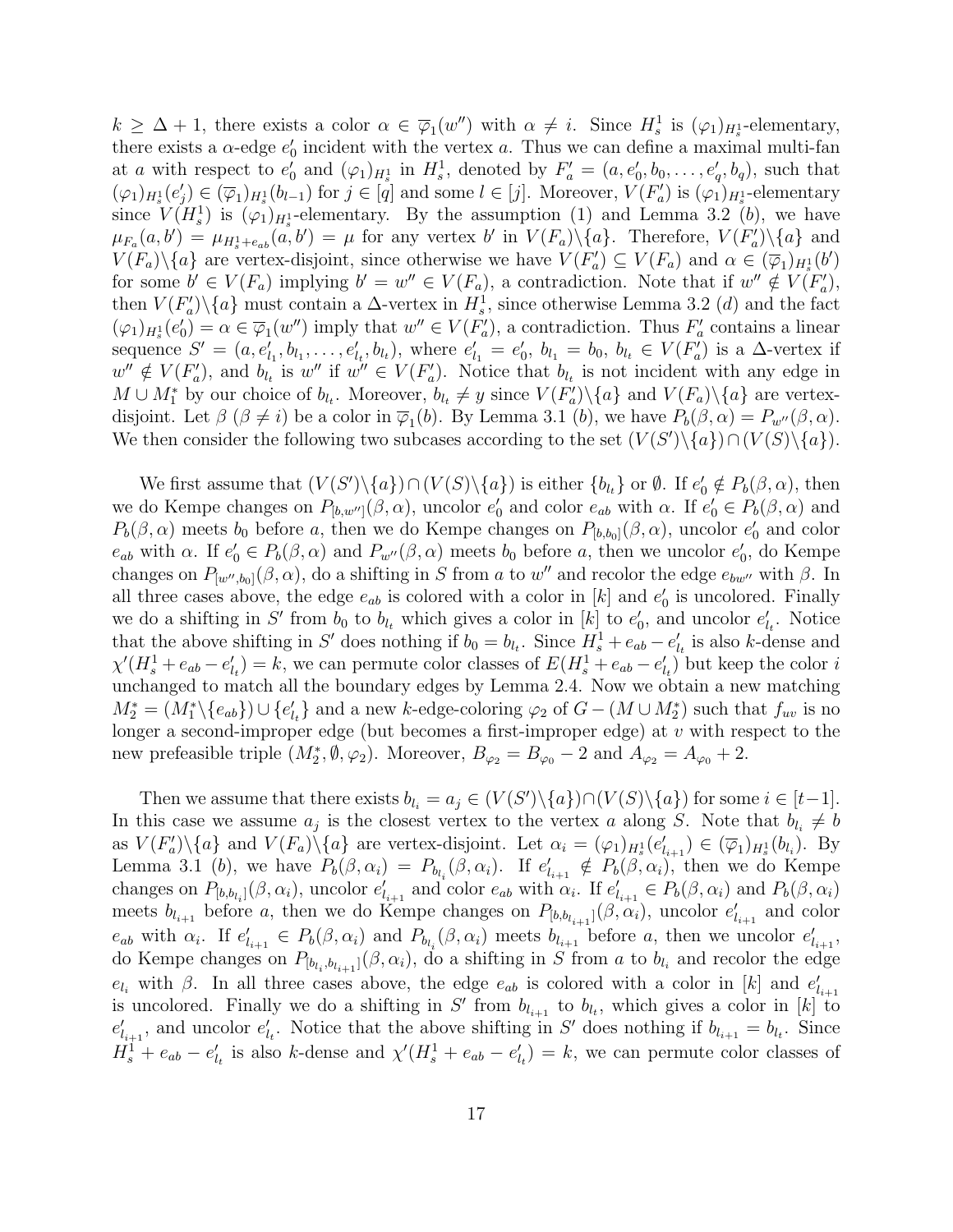$E(H_s^1 + e_{ab} - e'_{l_t})$  but keep the color i unchanged to match all the boundary edges by Lemma 2.4. Now we obtain a new matching  $M_2^* = (M_1^* \setminus \{e_{ab}\}) \cup \{e'_{l_t}\} \subseteq G - V(M)$  and a new k-edge-coloring  $\varphi_2$  of  $G - (M \cup M_2^*)$  such that  $f_{uv}$  is no longer a second-improper edge (but becomes a first-improper edge) at v with respect to the new prefeasible triple  $(M_2^*, \emptyset, \varphi_2)$ . Moreover,  $B_{\varphi_2} = B_{\varphi_0} - 2$  and  $A_{\varphi_2} = A_{\varphi_0} + 2$ .

**Subcase 3.3:**  $F_b$  does not contain a linear sequence from a to y with no i-edge, and  $F_b$ does not contain a vertex w'' with  $d_{H_s^1}(w'') = \Delta - 1$  and  $i \in (\overline{\varphi}_1)_{H_s^1}(w'')$ .

We claim that  $F_b$  contains a linear sequence  $S^*$  from a to  $y^*$   $(y^* \neq y)$ , where  $d_{H_s^1}(y^*) = \Delta$ and there is no *i*-edge in  $S^*$ . By Lemma 3.2 (*a*), the multi-fan  $F_b$  contains at least one  $\Delta$ -vertex in  $H_s^1$ . Now if  $F_b$  does not contain any linear sequence without *i*-edges from a to any  $\Delta$ -vertex in  $H_s^1$ , then by Lemma 3.2 (c), the multi-fan  $F_b$  contains a vertex w'' with  $d_{H_s} (w'') = \Delta - 1$  and  $i \in (\overline{\varphi}_1)_{H_s} (w'')$ , contradicting the condition of Subcase 3.3. So  $F_b$ contains a linear sequence  $S^*$  from a to a vertex  $y^*$ , where  $d_{H_s^1}(y^*) = \Delta$  and there is no *i*-edge in  $S^*$ . Note that  $y^* \neq y$ , since otherwise we also have a contradiction to the condition of Subcase 3.3. Thus the claim is proved.

Assume that  $S^* = (b, e_0, a_0, e_1, a_1, \ldots, e_p, a_p)$  from a to  $y^*$ , where  $e_0 = e_{ab}$ ,  $a_0 = a$ ,  $e_p = e_{by^*} \in E_{H_s^1}(b, y^*), a_p = y^*$ , and  $S^*$  contains no *i*-edge. Let  $\theta \in \overline{\varphi}_1(y^*)$ .

Subcase 3.3.1:  $\theta = i$ .

We do a shifting in  $S^*$  from a to  $y^*$ , uncolor the edge  $e_{by^*}$ , and permute color classes of  $E(H_s^1 + e_{ab} - e_{by^*})$  but keep the color i unchanged to match all the boundary edges by Lemma 2.4. Then color the edge  $e_{by*}$  with i and recolor the edge  $e_{bv}$  from i to  $\Delta + \mu$ , which results in a new matching  $M_2^* = M_1^* \setminus \{e_{ab}\} \subseteq G - V(M)$  and a new  $(k+1)$ -edge-coloring  $\varphi_2$ of  $G - (M \cup M_2^*)$ . Then  $f_{uv}$  is no longer a second-improper edge or even a first-improper edge at v with respect to the new prefeasible triple  $(M_2^*, \bar{M}_{\varphi_2}^{\Delta+\mu}, \varphi_2)$  with  $\bar{M}_{\varphi_2}^{\Delta+\mu} = \{e_{bv}\}$ if  $\overline{M}_{\varphi_1}^{\Delta+\mu} = \emptyset$ , or  $\overline{M}_{\varphi_2}^{\Delta+\mu} = \{e_{bv}, h\}$  if  $\overline{M}_{\varphi_1}^{\Delta+\mu} = \{h\}$  (when  $y^* \in V(F_x) \cap V(F_b)$ ) by the observation (3) in Case 1. Moreover,  $\bar{M}^{\Delta+\mu}_{\varphi_2} \subseteq (M^A_{\varphi_0}(f_1) \cup M^B_{\varphi_0}(f_1)), B_{\varphi_2} = B_{\varphi_0} - 2$  and  $A_{\varphi_2} = A_{\varphi_0} + 1.$ 

#### Subcase 3.3.2:  $\theta \neq i$ .

Since  $V(H_s^1)$  is  $(\varphi_1)_{H_s^1}$ -elementary, there exists a  $\theta$ -edge  $e'_0$  incident with the vertex a. Thus similarly as in Subcase 3.2, we can define a maximal multi-fan at a with respect to  $e'_0$ and  $(\varphi_1)_{H_s^1}$  in  $H_s^1$ , denoted by  $F_a' = (a, e_0', b_0, \ldots, e_q', b_q)$ , such that  $(\varphi_1)_{H_s^1}(e_j') \in (\overline{\varphi}_1)_{H_s^1}(b_{l-1})$ for  $j \in [q]$  and some  $l \in [j]$ . By the assumption (1) and Lemma 3.2 (b), we have  $\mu_{F_a}(a, b') =$  $\mu_{H_s^1+e_{ab}}(a,b') = \mu$  for any vertex b' in  $V(F_a)\setminus\{a\}$ . Therefore,  $V(F'_a)\setminus\{a\}$  and  $V(F_a)\setminus\{a\}$  are vertex-disjoint, since otherwise we have  $V(F'_a) \subseteq V(F_a)$  and  $(\varphi_1)_{H_s^1}(e'_0) = \theta \in (\overline{\varphi}_1)_{H_s^1}(b')$ for some  $b' \in V(F_a)$  implying  $y^* = b' \in V(F_a)$ , which contradicts the assumption (1).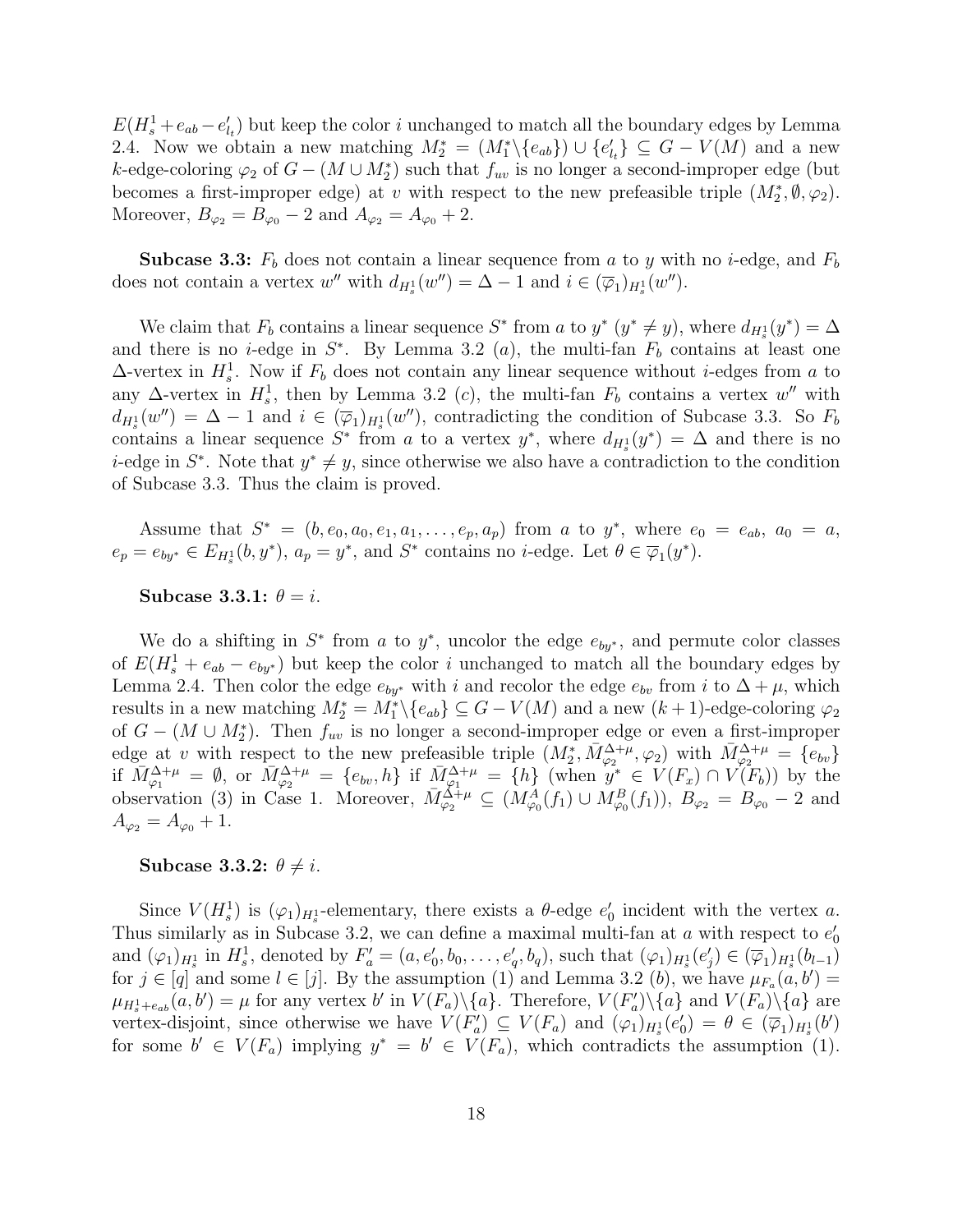Note that  $V(F'_a)\setminus\{a\}$  must contain a  $\Delta$ -vertex in  $H_s^1$ , since otherwise Lemma 3.2 (d) and the fact  $(\varphi_1)_{H_s^1}(e'_0) = \theta \in \overline{\varphi}_1(y^*)$  imply that  $y^* \in V(F'_a)$ , which contradicts  $d_{H_s^1}(y^*) = \Delta$ . Moreover, if  $\overline{F'_a}$  does not contain any linear sequence to a  $\Delta$ -vertex in  $H_s^1$  without *i*-edges, then by Lemma 3.2 (d) the multi-fan  $F'_a$  contains a vertex  $w^*$  with  $i \in (\overline{\varphi}_1)_{H_s} (w^*)$  and  $d_{H_s^1}(w^*) = \Delta - 1$ , so w<sup>\*</sup> is not incident with any edge in  $M \cup M_1^*$ . Thus  $F_a'$  contains a linear sequence  $S' = (a, e'_{l_1}, b_{l_1}, \ldots, e'_{l_t}, b_{l_t})$ , where  $e'_{l_1} = e'_{0}$ ,  $b_{l_1} = b_0$ ,  $b_{l_t}$  is  $w^*$  if there exists a vertex  $w^* \in V(F'_a)$  with  $d_{H_s^1}(w) = \Delta - 1$  such that  $w^*$  is incident with a boundary *i*-edge  $h^* \in \partial(H_s^1)$  but  $h^* \notin M_{\varphi_0}^A(f_1)$ , and  $b_{l_t}$  is a  $\Delta$ -vertex in  $H_s^1$  otherwise. Notice that  $b_{l_t}$  is not incident with any edge in  $M \cup M_1^*$  by our choice of  $b_{l_t}$ . Moreover, if  $b_{l_t} = w^*$  as defined above, then  $b_{l_t} = w^*$  is not a vertex in  $V(F_b)$  by the condition of Subcase 3.3. And  $b_{l_t} \neq y$ since  $V(F'_a)\setminus\{a\}$  and  $V(F_a)\setminus\{a\}$  are vertex-disjoint. Let  $\beta$  ( $\beta \neq i$ ) be a color in  $\overline{\varphi}_1(b)$ . By Lemma 3.1 (b), we have  $P_b(\beta, \theta) = P_{y^*}(\beta, \theta)$ . We then consider the following two subcases according to the set  $(V(S')\backslash\{a\}) \cap (V(S^*)\backslash\{a\}).$ 

We first assume that  $(V(S')\backslash\{a\}) \cap (V(S^*)\backslash\{a\})$  is either  $\{b_{l_t}\}$  or  $\emptyset$ . If  $e'_0 \notin P_b(\beta, \theta)$ , then we do Kempe changes on  $P_{[b,y^*]}(\beta, \theta)$ , uncolor  $e'_0$  and color  $e_{ab}$  with  $\theta$ . If  $e'_0 \in P_b(\beta, \theta)$ and  $P_b(\beta, \theta)$  meets  $b_0$  before a, then we do Kempe changes on  $P_{[b,b_0]}(\beta, \theta)$ , uncolor  $e'_0$  and color  $e_{ab}$  with  $\theta$ . If  $e'_{0} \in P_{b}(\beta, \theta)$  and  $P_{y^{*}}(\beta, \theta)$  meets  $b_{0}$  before a, then we uncolor  $e'_{0}$ , do Kempe changes on  $P_{[y^*,b_0]}(\beta,\theta)$ , do a shifting in  $S^*$  from a to  $y^*$  and recolor  $e_{by^*}$  with  $\beta$ . In all three cases above, the edge  $e_{ab}$  is colored with a color in [k] and  $e'_{0}$  is uncolored. Then we do a shifting in S' from  $b_0$  to  $b_{l_t}$  which gives a color in [k] to  $e'_0$ , and uncolor  $e'_{l_t}$ , and permute color classes of  $E(H_s^1 + e_{ab} - e'_{l_t})$  but keep the color i unchanged to match all the boundary edges except *i*-edges by Lemma 2.4. Finally recolor  $h^*$  with the color  $\Delta + \mu$ if w<sup>\*</sup> is incident with a boundary *i*-edge  $h^* \in \partial(H_s) \cap M_{\varphi_0}^A(f_1)$ . Now we obtain a new matching  $M_2^* = (M_1^* \setminus \{e_{ab}\}) \cup \{e'_{l_t}\} \subseteq G - V(M)$  and a new proper  $(k+1)$ -edge-coloring  $\varphi_2$ of  $G - (M \cup M_2^*)$  such that  $f_{uv}$  is no longer a second-improper edge (but becomes a firstimproper edge) with respect to the new prefeasible triple  $(M_2^*, \bar{M}_{\varphi_2}^{\Delta+\mu}, \varphi_2)$ , where  $\bar{M}_{\varphi_2}^{\Delta+\mu} = \emptyset$ or  $\{h\}$  or  $\{h^*\}$ . Moreover,  $\bar{M}_{\varphi_2}^{\Delta+\mu} \subseteq M_{\varphi_0}^A(f_1), B_{\varphi_2} = B_{\varphi_0} - 2$  and  $A_{\varphi_2} = A_{\varphi_0} + 2$ .

Then we assume that there exists  $b_{l_i} = a_j \in (V(S') \setminus \{a\}) \cap (V(S^*) \setminus \{a\})$  for some  $i \in [t-1]$ . In this case we assume  $a_j$  is the closest vertex to a along  $S^*$ . Note that  $b_{l_i} \neq b$  as  $V(F'_a)\setminus\{a\}$ and  $V(F_a)\backslash\{a\}$  are vertex-disjoint. Let  $\theta_i = (\varphi_1)_{H_s^1}(e'_{i+1}) \in (\overline{\varphi}_1)_{H_s^1}(b_{i})$ . By Lemma 3.1 (b),  $P_b(\beta, \theta_i) = P_{b_{l_i}}(\beta, \theta_i)$ . If  $e'_{l_{i+1}} \notin P_b(\beta, \theta_i)$ , then we do Kempe changes on  $P_{[b, b_{l_i}]}(\beta, \theta_i)$ , uncolor  $e'_{l_{i+1}}$  and color  $e_{ab}$  with  $\theta_i$ . If  $e'_{l_{i+1}} \in P_b(\beta, \theta_i)$  and  $P_b(\beta, \theta_i)$  meets  $b_{l_{i+1}}$  before a, then we do Kempe changes on  $P_{[b,b_{l_{i+1}}]}(\beta, \theta_i)$ , uncolor  $e'_{l_{i+1}}$  and color  $e_{ab}$  with  $\theta_i$ . If  $e'_{l_{i+1}} \in P_b(\beta, \theta_i)$  and  $P_{b_{l_i}}(\beta, \theta_i)$  meets  $b_{l_{i+1}}$  before a, then we uncolor  $e'_{l_{i+1}}$ , do Kempe changes on  $P_{[b_{l_i}, b_{l_{i+1}}]}(\beta, \theta_i)$ , do a shifting in  $S^*$  from a to  $b_{l_i}$  and recolor the edge  $e_{l_i} = e_{bb_{l_i}} \in E_{H_s^1}(b, b_{l_i})$  with  $\beta$ . In all three cases above, the edge  $e_{ab}$  is colored with a color in [k] and  $e'_{l_{i+1}}$  is uncolored. Then we do a shifting in S' from  $b_{l_{i+1}}$  to  $b_{l_t}$  which gives a color in [k] to  $e'_{l_{i+1}}$ , and uncolor the edge  $e'_{l_t}$ , and permute color classes of  $E(H_s^1 + e_{ab} - e'_{l_t})$  but keep the color *i* unchanged to match all the boundary edges except *i*-edges by Lemma 2.4. Finally recolor  $h^*$  with  $\Delta + \mu$ if  $w^*$  is incident with a boundary *i*-edge  $h^* \in \partial(H_s) \cap M^A_{\varphi_0}(f_1)$ . Now we obtain a new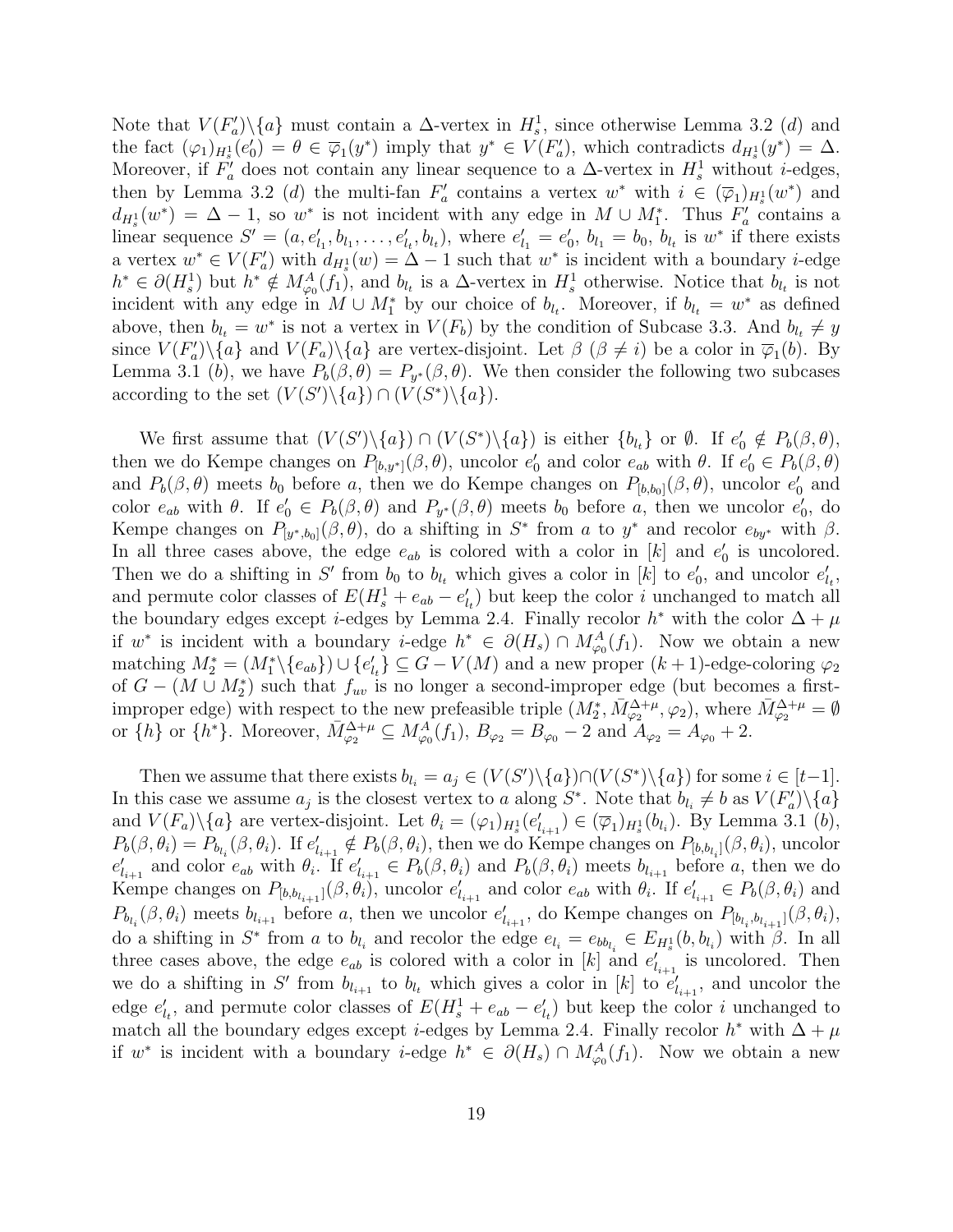matching  $M_2^* = (M_1^* \setminus \{e_{ab}\}) \cup \{e'_{l_t}\} \subseteq G - V(M)$  and a new proper  $(k+1)$ -edge-coloring  $\varphi_2$ of  $G - (M \cup M_2^*)$  such that  $f_{uv}$  is no longer a second-improper edge (but becomes a firstimproper edge) with respect to the new prefeasible triple  $(M_2^*, \bar{M}_{\varphi_2}^{\Delta+\mu}, \varphi_2)$ , where  $\bar{M}_{\varphi_2}^{\Delta+\mu} = \emptyset$ or  $\{h\}$  or  $\{h^*\}$ . Moreover,  $\bar{M}_{\varphi_2}^{\Delta+\mu} \subseteq M_{\varphi_0}^A(f_1), B_{\varphi_2} = B_{\varphi_0} - 2$  and  $A_{\varphi_2} = A_{\varphi_0} + 2$ .

In all above Cases 1-3, the second-improper edge  $f_{uv}$  in M is no longer a second-improper edge with respect to one new prefeasible triple, say  $(M^*, \bar{M}_{\varphi'}^{\Delta+\mu}, \varphi')$  uniformly. Observe that all our operations in Cases 1-3 are inside  $G[V(H_s)]$  and  $G[V(H'_s)]$ , and on at most two possible edges respectively in  $\partial(H_s) \cap M_{\varphi_0}^A(f_1)$  and  $\partial(H_{s'}) \cap M_{\varphi_0}^A(f_1)$ . Recall that  $M_{\varphi_0}^A(f_1)$ is a matching and all maximal k-dense subgraphs  $H_1, H_2, \ldots, H_t$  are vertex-disjoint. Thus all other maximal k-dense subgraphs of  $G - (M \cup M_0^*)$  distinct with  $H_s$  and  $H_{s'}$  are also maximal k-dense subgraphs of  $G - (M \cup M^{*'})$ . For any other edges in  $M_0^*$  is still fully saturated with respect to the corresponding maximal k-dense subgraphs distinct with  $H_s$ and  $H_{s'}$ . Recall that M is a distance-3 matching, and each maximal k-dense subgraph of  $H_1, H_2, \ldots, H_t$  has diameter at most 2. Thus for all other second-improper edges distinct with  $f_{uv}$  in M, we can do the same operations as we did for  $f_{uv}$  in Cases 1-3 such that the number of second-improper edges becomes zero with respect to one new prefeasible triple, say  $(M^{*''}, \bar{M}_{\varphi''}^{\Delta+\mu}, \varphi'')$ . By operations in Cases 1-3 we have  $\bar{M}_{\varphi''}^{\Delta+\mu} \subseteq (M_{\varphi_0}^{\bar{A}}(f_1) \cup M_{\varphi_0}^{\bar{B}}(f_1)),$ Then by giving the color  $\Delta + \mu$  to all edges in  $M_{\varphi}^A(f_1) = (M_{\varphi_0}^A(f_1) \cup M_{\varphi_0}^B(f_1)) \setminus \overline{M}_{\varphi''}^{\Delta+\mu}$ , the number of first-improper edges also becomes zero, and we get the final feasible triple  $(M^*, \bar{M}_{\varphi}^{\Delta+\mu}, \varphi)$ , where  $\bar{M}_{\varphi}^{\Delta+\mu} = M_{\varphi_0}^A(f_1) \cup M_{\varphi_0}^B(f_1)$ . The proof is now finished.  $\Box$ 

### References

- [1] M.O. Albertson, You can't paint yourself into a corner, J. Combin. Theory Ser. B, 73:189–194, 1998.
- [2] M.O. Albertson and E.H. Moore, Extending graph colorings using no extra colors, Discrete Math., 234:125–132, 2001.
- [3] L.D. Andersen, On edge-colourings of graphs, Math. Scand., 40:161–175, 1977.
- [4] M. Behzad, Graphs and their chromatics numbers, ProQuest LLC, Ann Arbor, MI, 1965. Dissertation (Ph.D.)-Michigan State University.
- [5] L.W. Beineke and R.J. Wilson, editor, Topics in chromatic graph theory, volume 156 of Encyclopedia of Mathematics and its Applications, Cambridge University Press, Cambridge, 2015, Academic consultant: Bjarne Toft.
- [6] C. Berge and J. C. Fournier, A short proof for a generalization of Vizing's theorem, Discrete Math., 15(3):333–336, 1991.